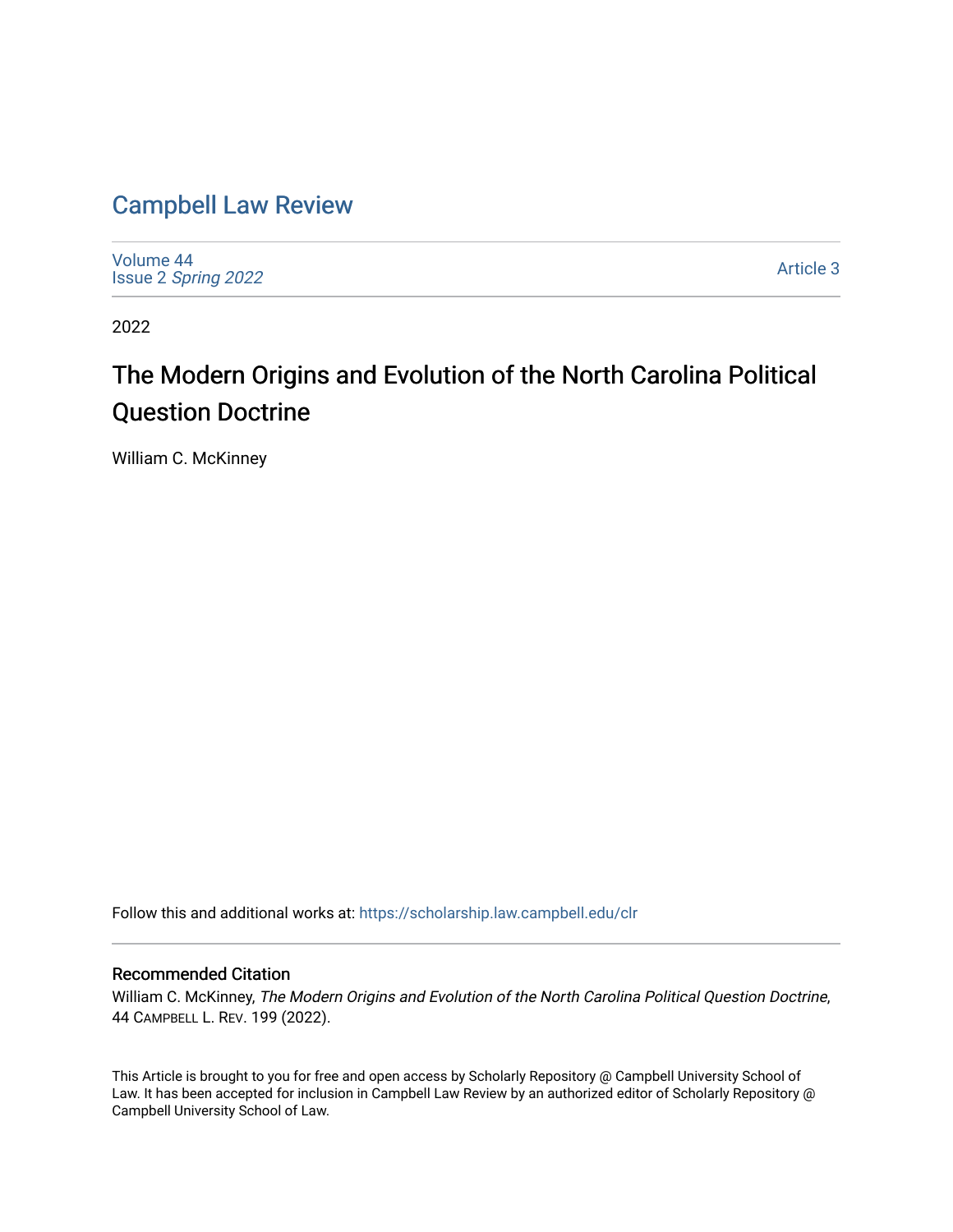## **The Modern Origins and Evolution of the North Carolina Political Question Doctrine**

### WILLIAM C. MCKINNEY\*

### **ABSTRACT**

*This Article explores the development of the political question doctrine in North Carolina jurisprudence. The Article describes the federal origins of the doctrine and charts its adoption in North Carolina, first through the litigation of fundamental rights cases and later in separation of powers matters. The political question doctrine is a prudential doctrine exercised by courts that serves as a bar to relief on matters where the coordinate political branches of government—the executive and legislative—may have primacy. This Article concludes that the doctrine has been narrowed over time in North Carolina, though it may still be utilized in certain instances.*

<sup>\*</sup> William Crum McKinney is a shareholder at Haynsworth Sinkler Boyd, P.A., where he practices in Raleigh, N.C. and Greenville, S.C. From 2017–2021, he served as General Counsel to the Hon. Roy Cooper, North Carolina's seventy-fifth Governor. Mr. McKinney is a graduate from the University of North Carolina at Chapel Hill and received his J.D. *cum laude* from the University of South Carolina School of Law.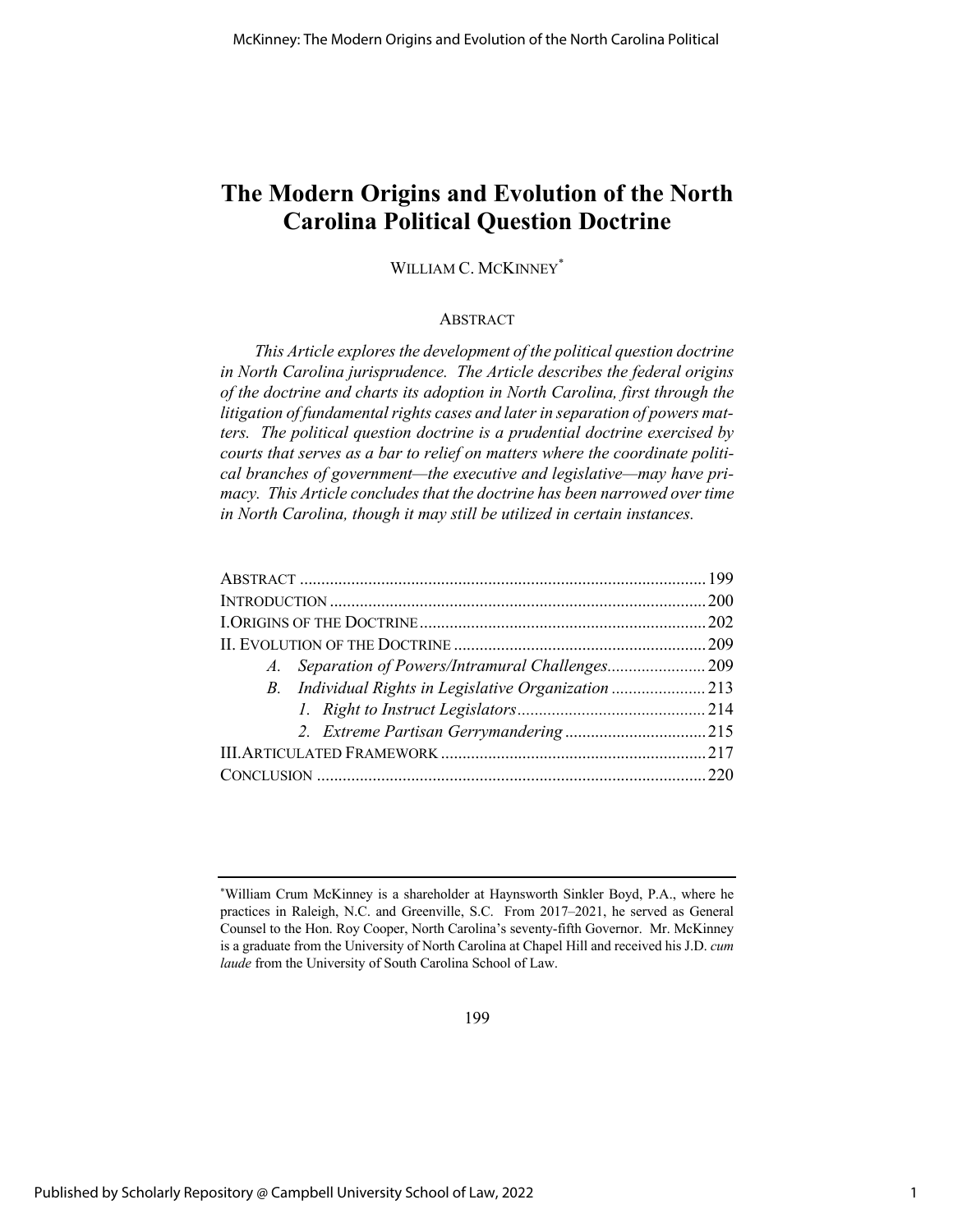### **INTRODUCTION**

North Carolina courts have seen an abundance of litigation, both between branches of government and involving certain engagements by the executive and legislative branches, since 2016. The "somewhat droll curse, '[m]ay you live in interesting times'" is an apt phrase for lawyers, policymakers, scholars, journalists, and other court watchers in this context.<sup>1</sup>

The past five years have witnessed a significant number of lawsuits between state-elected officials, among branches of government, and by individuals challenging certain state actions.<sup>2</sup> In evaluating these claims, a common question raised before a court is whether the issue is a political question. Certainly, state and federal courts are called to resolve disputes that arise in the "political" space: be they election disputes, $3$  challenges to legislation, $4$  or a candidate suing an opponent for state action during the

3*. See generally* Response to Petition for Writ of Mandamus at 1–2, Harris v. N.C. Bipartisan Bd. of Elections and Ethics Enf't, No. 19 CVS 000025 (N.C. Super. Ct. Jan. 14, 2019) (describing Petitioner's request, during an on-going investigation into election irregularities, for an order deciding the election in Petitioner's favor as "legally impermissible").

4*. See generally* Cmty. Success Initiative v. Moore, No. 19 CVS 15941, 2020 NCBC LEXIS 113 (N.C. Super. Ct. Sept. 4, 2020) (resolving Plaintiifs' claim that certain statutes enacted by the General Assembly were in violation of the State Constitution).

<sup>1.</sup> Commonwealth v. Breighner, 22 Pa. D. & C.4th 493, 496 n.1 (C.P. Ct. Adams Cnty. 1994).

<sup>2</sup>*. See generally* State v. Berger, 781 S.E.2d 248, 248 (N.C. 2016) (discussing an action brought by the governor against state legislators claiming that certain statutes dealing with the appointment to and authority of certain commissions violated the appointments clause and separation of powers clause of the N.C. Constitution); Cooper v. Berger, 809 S.E.2d 98, 98 (N.C. 2018) (discussing an action brought by the governor against the General Assembly challenging the constitutionality of legislation consolidating functions of elections, campaign finance, lobbying, and ethics under the newly-created Bipartisan State Board of Elections and Ethics Enforcement); Cooper v. Berger, 852 S.E.2d 46, 46–47 (N.C. 2020) (discussing an action brought by the governor against President Pro Tempore of the State Senate and State House of Representatives challenging the constitutionality of a statute requiring senatorial confirmation of members of the Governor's Cabinet); Order on Motion for Preliminary Injunction at 1, Forest v. Cooper, No. 20 CVS 727 (N.C. Super. Ct. Aug. 11, 2020) (resolving a Motion by Lieutenant Governor Forest against Governor Roy Cooper concerning several of Cooper's executive orders relating to COVID-19); Talleywhacker, Inc. v. Cooper, 465 F. Supp. 3d 523, 523–24 (E.D.N.C. 2020) (discussing a § 1983 action by "operators of entertainment businesses" against the governor); Complaint at 1, Cooper v. Berger, No. 20 CVS 09542 (N.C. Super. Ct. Aug. 27, 2020) (bringing claims on behalf of Governor Cooper that certain state laws enacted by the General Assembly were unconstitutional); Common Cause v. Lewis, No. 18 CVS 014001, 2019 N.C. Super. LEXIS 56, at \*5 (N.C. Super. Ct. Sept. 3, 2019) (discussing the constitutionality of certain legislative districts enacted by the General Assembly in 2017).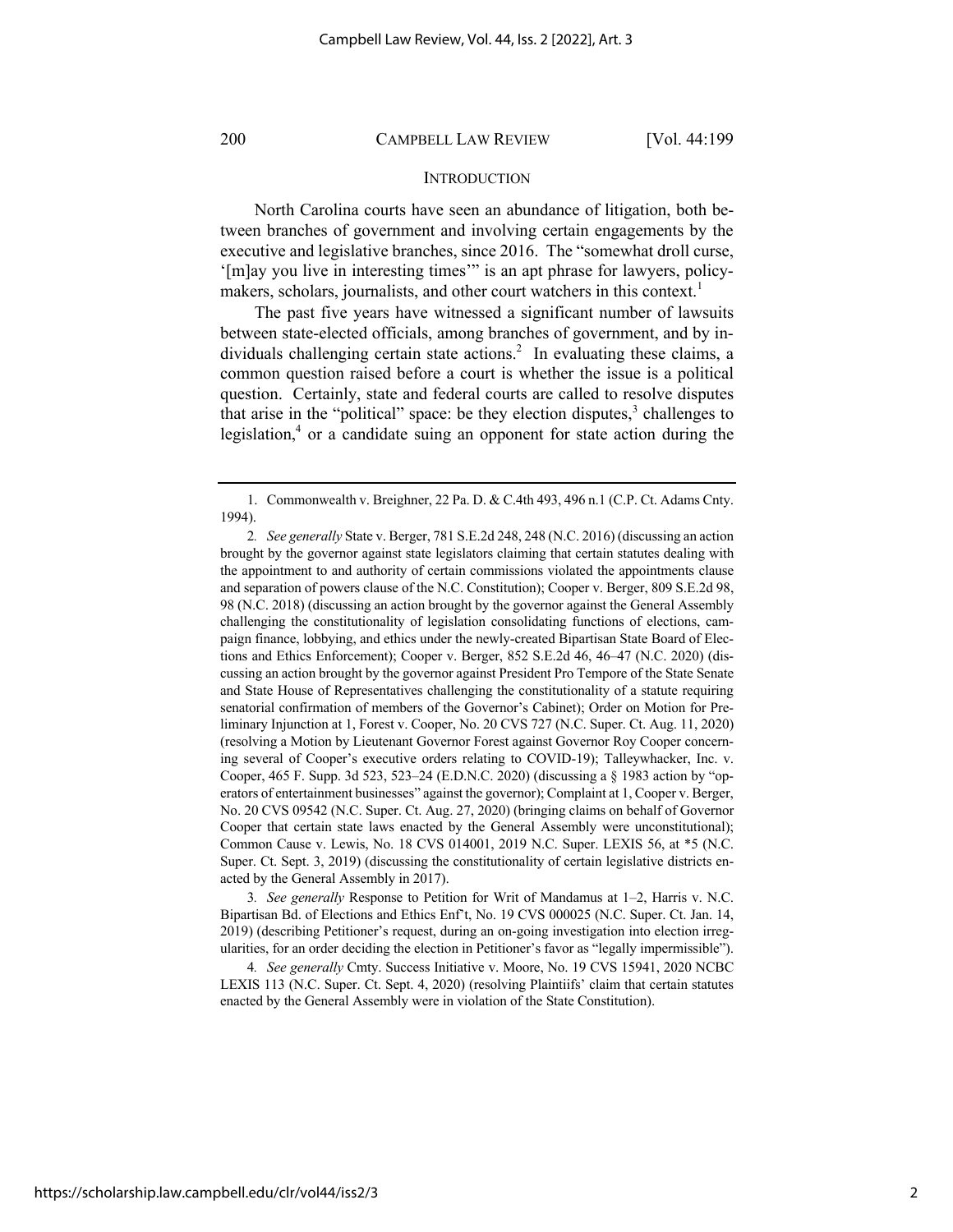course of their candidacy.<sup>5</sup> When these challenges implicate a violation of the state or federal constitution, courts may rely on a number of themes to evaluate the constitutional issue before them.

The political question doctrine is a prudential doctrine, consistent with the findings of constitutional scholar Philip Bobbitt's Constitutional Interpretation.<sup>6</sup> That is, the doctrine is a shield provided to defendants in which a judge may determine that it is not in the interest of justice to provide the requested relief, despite the claim being cognizable as a violation of the plaintiff's constitutional rights. As Bobbitt writes about modalities generally, "each of these forms of argument can be used to construct an ideology, a set of political and practical commitments . . . [that] can be distinguished, externally, from competing ideologies."<sup>7</sup> From this ideological framework, a prudential doctrine, when deployed, may preserve the flexibility of the courts in applying the law or in ordering a remedy while assessing the facts before it. The prudential modality "seek[s] to balance the costs and benefits of a particular rule."<sup>8</sup> That flexibility—or evolution—is evident in the political question doctrine's invocation in North Carolina courts.<sup>9</sup>

In North Carolina, the doctrine has narrowed significantly since its introduction in the early 2000s. Though practically, the doctrine is applied differently in separation of powers cases and individual liberty cases. In other words, the doctrine operates more narrowly on a structural level, resulting in an empowered executive branch; while on matters of fundamental

<sup>5</sup>*. See generally* Complaint and Motion for Temporary and Permanent Injunction; Request for Exceptional Case Designation Recommendation at 2–8, Forest v. Cooper, No. 20 CVS 07272 (July 1, 2020) (bringing a suit by Lieutenant Governor Forest against Governor Roy Cooper regarding Cooper's response to COVID-19).

<sup>6</sup>*. E.g.*, PHILIP BOBBITT, CONSTITUTIONAL INTERPRETATION 12–22 (1991). *But see* Ron Park, *Is the Political Question Doctrine Jurisdictional or Prudential?*, 6 U.C. IRVINE L. REV. 255, 255 (2016) (stating that some courts disagree whether a political question is jurisdictional or prudential). Because Bobbitt's modalities do not include a jurisdictional modality, it might be classified accordingly as doctrinal, as it is based on previous rulings by the courts and rules that require jurisdictional matters to be addressed *ab initio*.

<sup>7.</sup> BOBBITT, *supra* note 6, at 22.

<sup>8</sup>*. Id.* at 13.

<sup>9</sup>*. See, e.g.*, Martin H. Redish, *Judicial Review and the "Political Question"*, 79 NW. U. L. REV. 1031, 1031 (1985) ("The [political question] doctrine has always proven to be an enigma to commentators. Not only have they disagreed about its wisdom and validity . . . but they also have differed significantly over the doctrine's scope and rationale."). Given the six-part test set forth in the foundational U.S. Supreme Court opinion on the federal political question doctrine, Baker v. Carr, 369 U.S. 186, 211–22 (1962), Erwin Chemerinsky writes, "it hardly is surprising that the doctrine is described as confusing and unsatisfactory." ERWIN CHEMERINSKY, CONSTITUTIONAL LAW 142 (6th ed. 2019).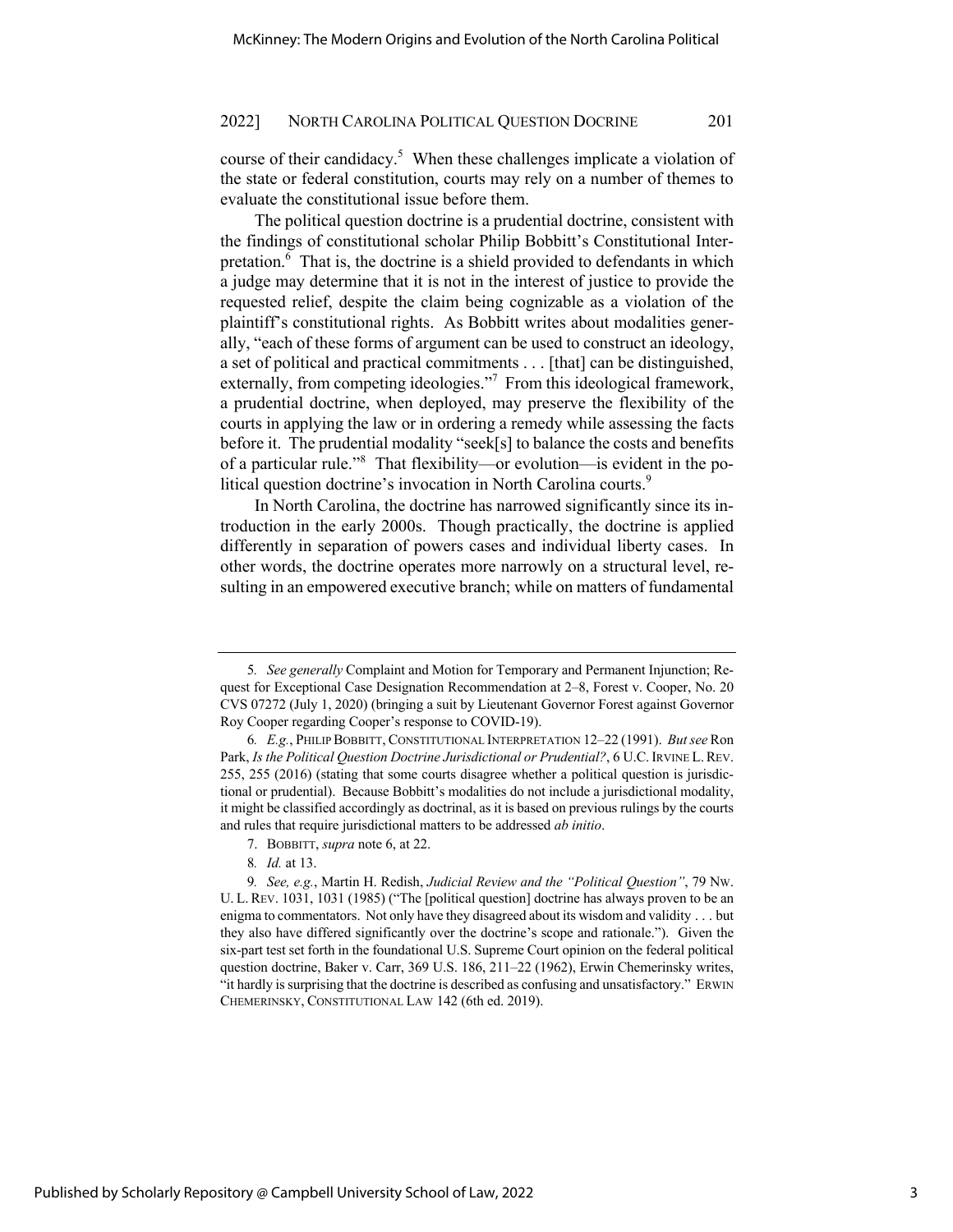liberties, a narrowly applied doctrine acts to limit retrenchment and preserve individual liberty.

This Article will examine the scope, evolution, and utilization of the political question doctrine in North Carolina courts. Part II will explore the origins of the political question doctrine at the federal and state level. Part III then turns to how the political question doctrine has been clarified through structural separation of powers matters and fundamental rights challenges in North Carolina courts. Next, Part IV examines the political question doctrine's application—or lack thereof—in the recent state trial court extreme partisan gerrymandering litigation; the U.S. Supreme Court held this same issue was nonjusticiable as a political question for federal courts. Finally, Part V examines the current proposed framework adopted by the courts for political questions and concludes that the doctrine's narrow application in state courts is tied to traditional prudential interests of preserving the courts' autonomy.

### I. ORIGINS OF THE DOCTRINE

After remaining dormant during the Reconstruction Era, through the New Deal, and into the post-World War II era, the political question doctrine reemerged in 1962 in the context of redistricting and gerrymandering when the U.S. Supreme Court decided *Baker v. Carr*. 10 The case dealt with racial gerrymandering in the Tennessee legislature. The case's prominence is twofold: it found, for the first time, that the U.S. Supreme Court could address the constitutionality of state redistricting plans, and it also articulated the modern-day political question doctrine.<sup>11</sup> These tent poles have remained closely intertwined. Indeed, fifty-seven years later, in *Rucho v. Common Cause*, the U.S. Supreme Court held by a 5–4 majority that partisan gerrymandering claims—claims originating in North Carolina, as it were—were not subject to federal court review, though they were cognizable at the state level.<sup>12</sup>

In *Baker*, the Court provided a six-factor test which has remained at the center of political question analysis in state and federal courts ever since:

<sup>10</sup>*. Baker*, 369 U.S. at 186.

<sup>11.</sup> Some forty-seven years later, the U.S. Supreme Court held that state partisan gerrymandering and redistricting claims, as opposed to racial gerrymandering, were not subject to review by the federal courts. *See* Rucho v. Common Cause, 139 S. Ct 2484 (2019).

<sup>12</sup>*. Id.* at 2506–07.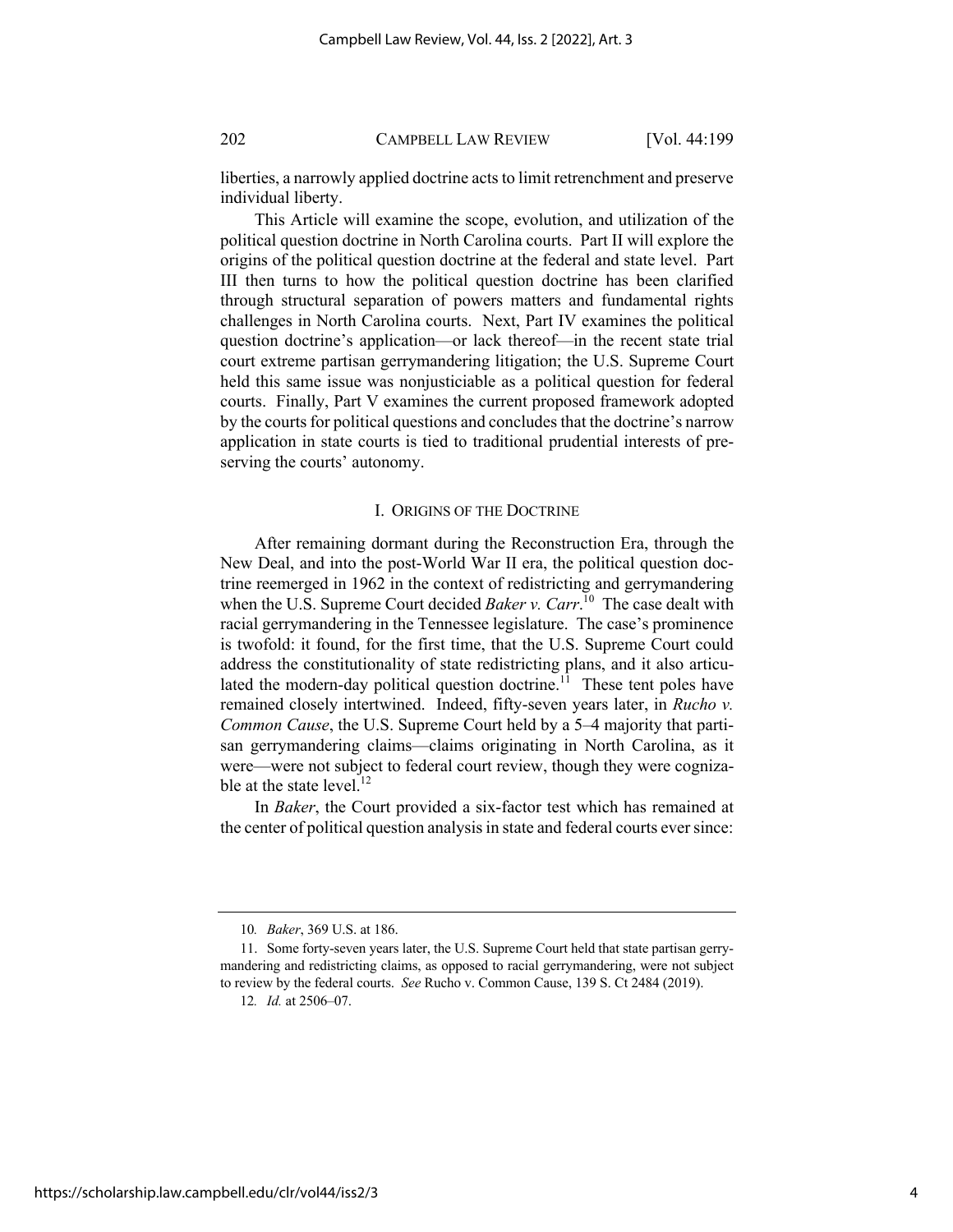Prominent on the surface of any case held to involve a political question is found a textually demonstrable constitutional commitment of the issue to a coordinate political department; or a lack of judicially discoverable and manageable standards for resolving it; or the impossibility of deciding without an initial policy determination of a kind clearly for nonjudicial discretion; or the impossibility of a court's undertaking independent resolution without expressing lack of the respect due coordinate branches of government; or an unusual need for unquestioning adherence to a political decision already made; or the potentiality of embarrassment from multifarious pronouncements by various departments on one question.<sup>13</sup>

While the *Baker v. Carr* factors are overlapping, they provide an aggregate map detailing the contours of how a claim may be deemed nonjusticiable as a political question where the following are extant: (1) express constitutional commitment to the executive or legislative branch; (2) a manageable or discovered rule to apply; (3) non-discretionary policy determination; (4) an analysis that appears disrespectful to the other branches; (5) an unusual degree of unquestioned adherence to an already decided policy matter; and (6) the potential for the courts to be embarrassed by different pronouncements on the same question.

While these factors can overlap and may differ among the perspective of litigants before a court, the aggregated factors subject to consideration in analyzing the political question doctrine underscore the prudential nature of the courts when deploying the doctrine in demurring on providing relief that may be requested. However, the prudential nature of balancing the competing demands for justice, comity, and resolution point towards a pathway by which plaintiffs may elide the bar that the political question doctrine might otherwise present for relief.

North Carolina courts' engagement with the political question doctrine has been closely intertwined with separation of powers cases. North Carolina has an express separation of powers constitutional provision, $14$  contrasted with the federal Constitution, where separation of powers has evolved as a doctrine. In North Carolina, the political question doctrine and separation of powers have been closely intertwined within the state's jurisprudence. In 2001, Justice Martin wrote about both principles in the context of a challenge to the governor's clemency authority.<sup>15</sup>

In *Bacon v. Lee*, an individual sentenced to death, and whose appeals were defended by Attorney General Easley, sought to have Governor Easley

<sup>13</sup>*. Baker*, 369 U.S. at 217.

<sup>14.</sup> N.C. CONST. art. I, § 6.

<sup>15.</sup> Bacon v. Lee, 549 S.E.2d 840, 853–854 (N.C. 2001).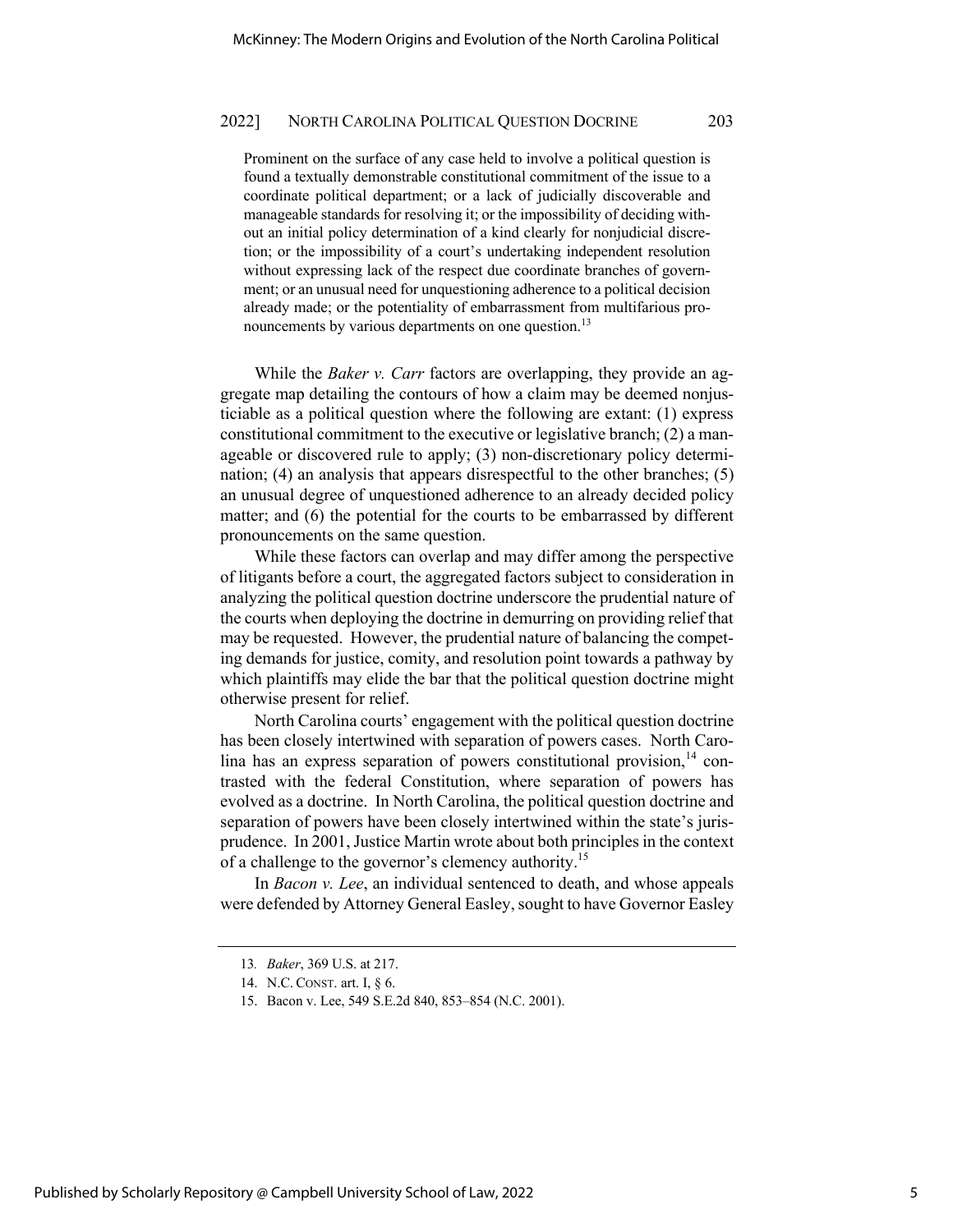divested from exercising the governor's constitutional clemency authority after he was elected governor.<sup>16</sup> In his opinion, Justice Martin provided extensive analysis of the separation of powers doctrine under North Carolina and federal law.17 He also provided an articulation of principles around the traditional political question doctrine to explain why the courts were not providing relief to the individual awaiting execution and challenging the state clemency process which resides exclusively with the governor:

[W]e note the basic premise of the political question doctrine to the extent it helps explain the traditional nonjusticiability of federal and state clemency procedures. The political question doctrine controls, essentially, when a question becomes "not justiciable . . . because of the separation of powers provided by the Constitution." "The . . . doctrine excludes from judicial review those controversies which revolve around policy choices and value determinations constitutionally committed for resolution to the halls of Congress or the confines of the Executive Branch. The Judiciary is particularly ill-suited to make such decisions[.]" "It is well established that the . . . courts will not adjudicate political questions." A question may be held nonjusticiable under this doctrine if it involves "a textually demonstrable constitutional commitment of the issue to a coordinate political department."<sup>18</sup>

Thus, in regard to the prisoner challenging the clemency decision process, Justice Martin wrote that intervention by the courts would "unreasonably disrupt a core power of the executive" from judicial review.<sup>19</sup> Notably, the court's election to not weigh in on a clemency matter can be well understood on separation of powers principles. However, in providing both a separation of powers analysis and a political question doctrine basis to deny relief, the court set forth a more truncated political question doctrine than the traditional factors articulated in *Baker v. Carr*. Moreover, the *Bacon* court quotes *Baker* for the principle that "a textually demonstrable constitutional commitment of the issue to a coordinate political department" is

19*. Id.*

<sup>16</sup>*. Id.* at 844–45.

<sup>17</sup>*. Id.* at 853–54.

<sup>18</sup>*. Id*. at 854 (first quoting Powell v. McCormack, 395 U.S. 486, 517 (1969) (alteration in original); then quoting Japan Whaling Ass'n v. Am. Cetacean Soc'y, 478 U.S. 221, 230 (1986) (alteration in original); then quoting *Powell*, 395 U.S. at 518 (alteration in original); and then quoting *Baker*, 369 U.S. at 217).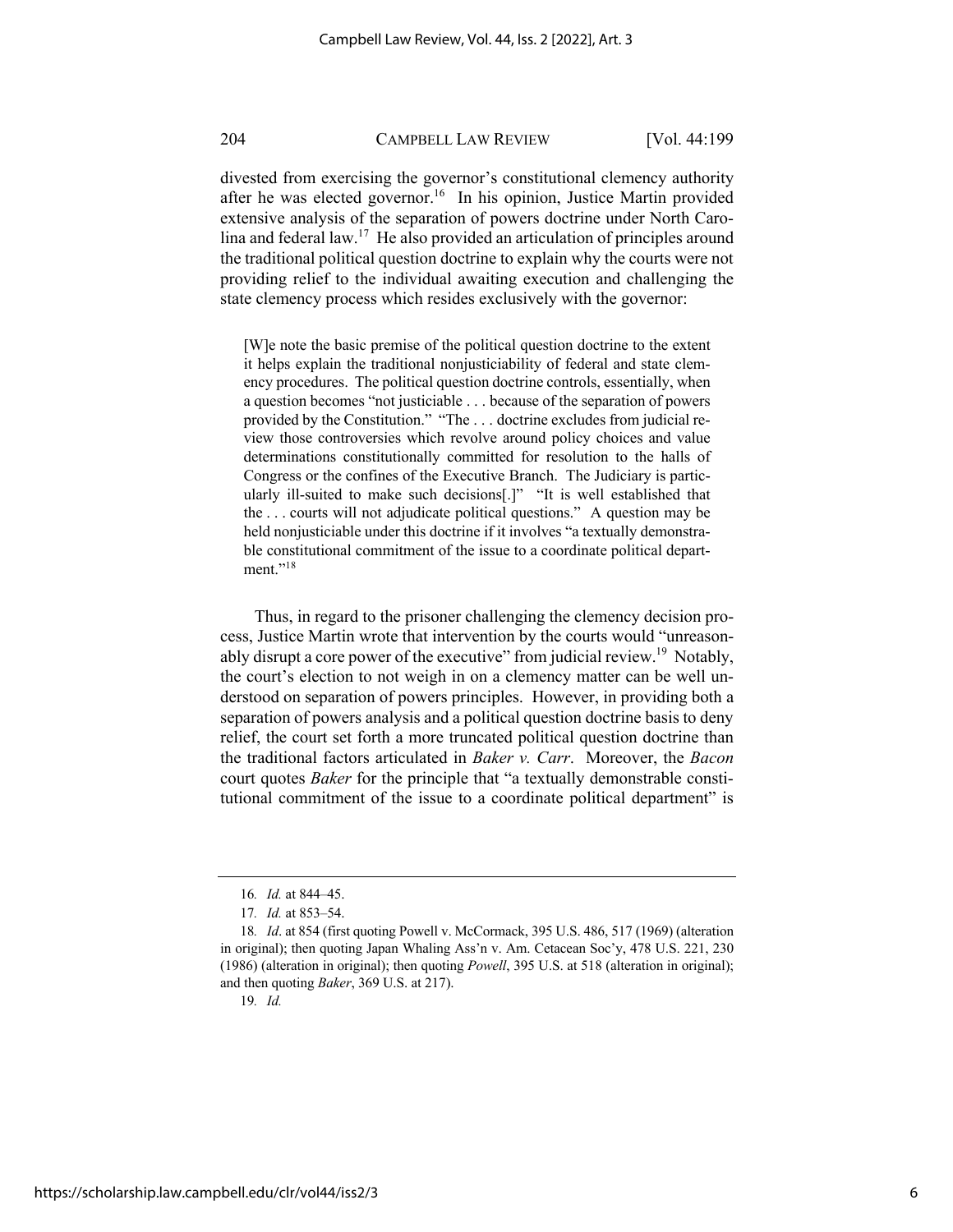grounds for application of the doctrine, but it did not include the remaining five elements in its discussion of the case or the doctrine. $20$ 

The *Bacon* court used the political question doctrine as a prudential matter to support demurring on intervening in Governor Easley's performance of his executive clemency authority. Notably, the other *Baker* factors, including "expressing lack of the respect due coordinate branches of government" in particular, militate for the political question doctrine remaining a shield to recovery in the *Bacon* case.<sup>21</sup> The relief sought in *Bacon*, removal of the clemency authority from the Governor based on his prior acts in furtherance of his official duties in previous

jobs—essentially finding a conflict of interest in the performance of his duties and not in his capacity as counsel—would have been tantamount to an expression of a lack of respect for the head of a coordinate branch of state government. $^{22}$ 

The other formative political question case in North Carolina, *Hoke County Board of Education v. State* (*Leandro II*),<sup>23</sup> decided three years after *Bacon*, provides a similar assessment of the political question doctrine. *Leandro II* followed on the previous landmark school funding case, *Leandro v. State* (*Leandro I*), <sup>24</sup> which addressed the North Carolina Constitution's requirement that the State provide for public education for school age children.<sup>25</sup> Stepping back, the *Leandro* line of cases, which have been presented to the Supreme Court of North Carolina on four different occasions for arguments on the merits, center on the state constitution's guarantee that "[t]he people have a right to the privilege of education, and it is the duty of the State to guard and maintain that right."<sup>26</sup> In 1997, Chief Justice Burley Mitchell authored the first opinion, *Leandro I*, which held that the State of North Carolina must provide public school children a "sound basic education."27 At issue before the court in *Leandro I*, which was decided before *Bacon*, was whether the enumerated right to education set out a qualitative standard or was merely a right to access an education.<sup>28</sup>

The *Leandro I* court notably grounded its assessment in its own jurisprudence and the General Statutes to conclude the right was viable in North

<sup>20</sup>*. Id.* (quoting *Baker*, 369 U.S. at 217).

<sup>21</sup>*. Baker*, 369 U.S at 217.

<sup>22</sup>*. See Bacon*, 549 S.E.2d at 854.

<sup>23.</sup> Hoke Cnty. Bd. of Educ. v. State (*Leandro II*), 599 S.E.2d 365 (N.C. 2004).

<sup>24.</sup> Leandro v. State (*Leandro I*), 488 S.E.2d 249 (N.C. 1997).

<sup>25</sup>*. Id.* at 257.

<sup>26.</sup> N.C. CONST. art. I, § 15.

<sup>27</sup>*. Id.* at 254.

<sup>28</sup>*. Id.*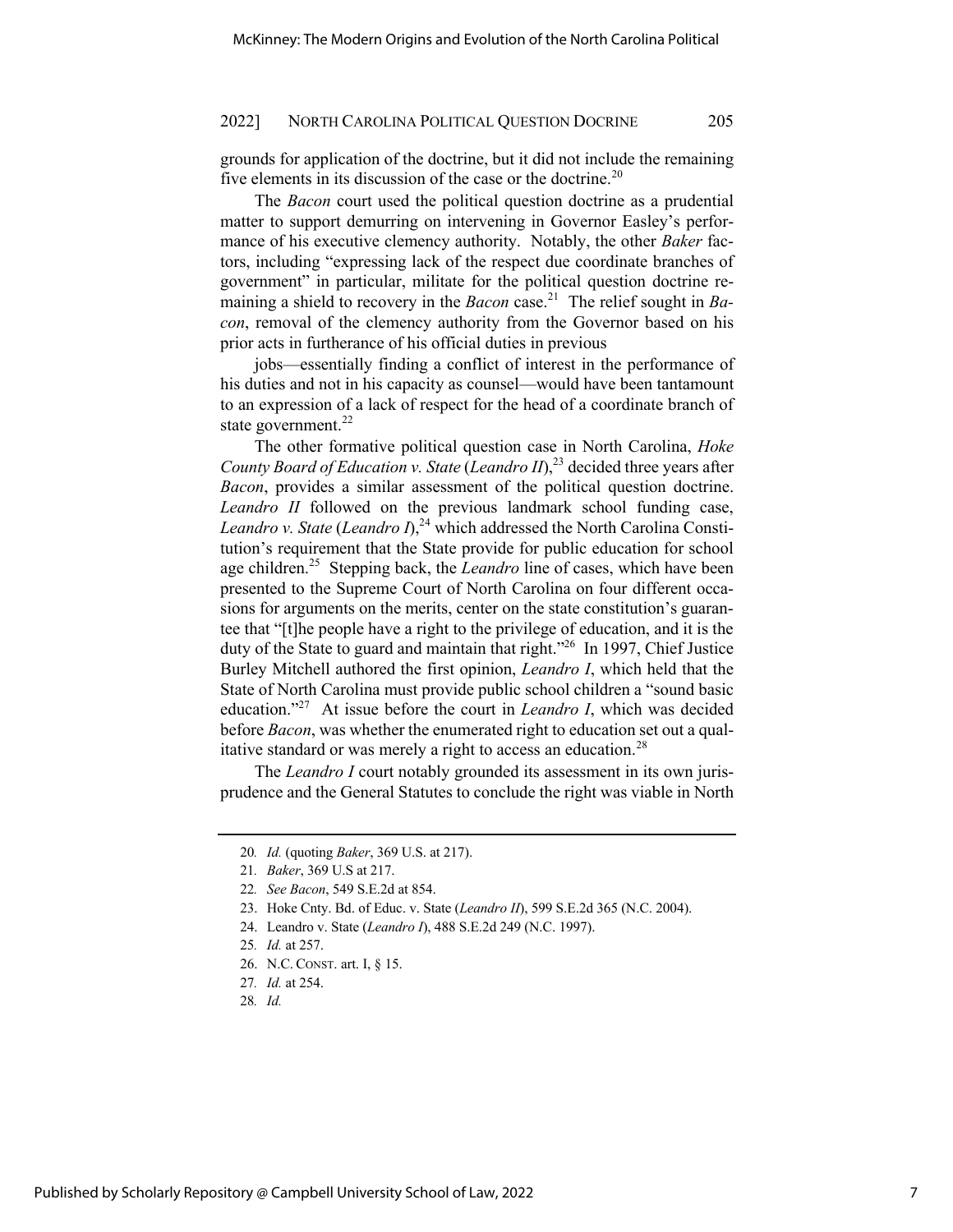Carolina. Interestingly, the court gave some address to issues of justiciability but grounded its analysis in cases regarding judicial review and not the modern political question doctrine. *Leandro I* addressed the issue as a "threshold" matter.<sup>29</sup> Rather than citing to *Baker v. Carr*, the *Leandro I* court looked to the traditional judicial review cases of North Carolina law.<sup>30</sup> Thus, while the *Leandro I* court clearly holds that the matter is justiciable, and it identifies the textual commitments in the state constitution regarding public education and obligations reserved to the General Assembly and local governments, $31$  it does not provide a traditional political question doctrine analysis in the same way that *Bacon v. Lee* or later cases do.

Alternatively, the *Leandro I* court cited back to the 1917 Supreme Court of North Carolina case of *Board of Education v. Board of Commissioners of Granville County*, <sup>32</sup> affirming that the state constitution's education provision must meet the adequate needs of the state's population. It also identified Chapter 115C of the General Statutes to confirm the qualitative requirements of education in the state constitution.<sup>33</sup> Notably, no discussion addressed the justiciability of the quantitative requirement under Article I. However, the court stated:

We acknowledge that the legislative process provides a better forum than the courts for discussing and determining what educational programs and resources are most likely to ensure that each child of the state receives a sound basic education. The members of the General Assembly are popularly elected to represent the public for the purpose of making just such decisions. The legislature, unlike the courts, is not limited to addressing only cases and controversies brought before it by litigants. The legislature can properly conduct public hearings and committee meetings at which it can hear and consider the views of the general public as well as educational experts and permit the full expression of all points of view as to what curricula will best ensure that every child of the state has the opportunity to receive a sound basic education.34

<sup>29</sup>*. Id.* at 253.

<sup>30</sup>*. Id.* (citing Mitchell v. N.C. Indus. Dev. Fin. Auth*.*, 159 S.E.2d 745, 144 (N.C. 1968); *Ex parte* Schenck, 65 N.C. 353, 367 (1871); Bayard v. Singleton, 1 N.C. 5, 6–7, 1 Mart. 48, 49–50 (1787)).

<sup>31</sup>*. Id.*

<sup>32.</sup> Bd. of Educ. v. Bd. of Comm'rs Granville Cnty., 93 S.E. 1001 (N.C. 1917).

<sup>33</sup>*. Leandro I*, 488 S.E.2d at 254–55.

<sup>34</sup>*. Id.* at 259.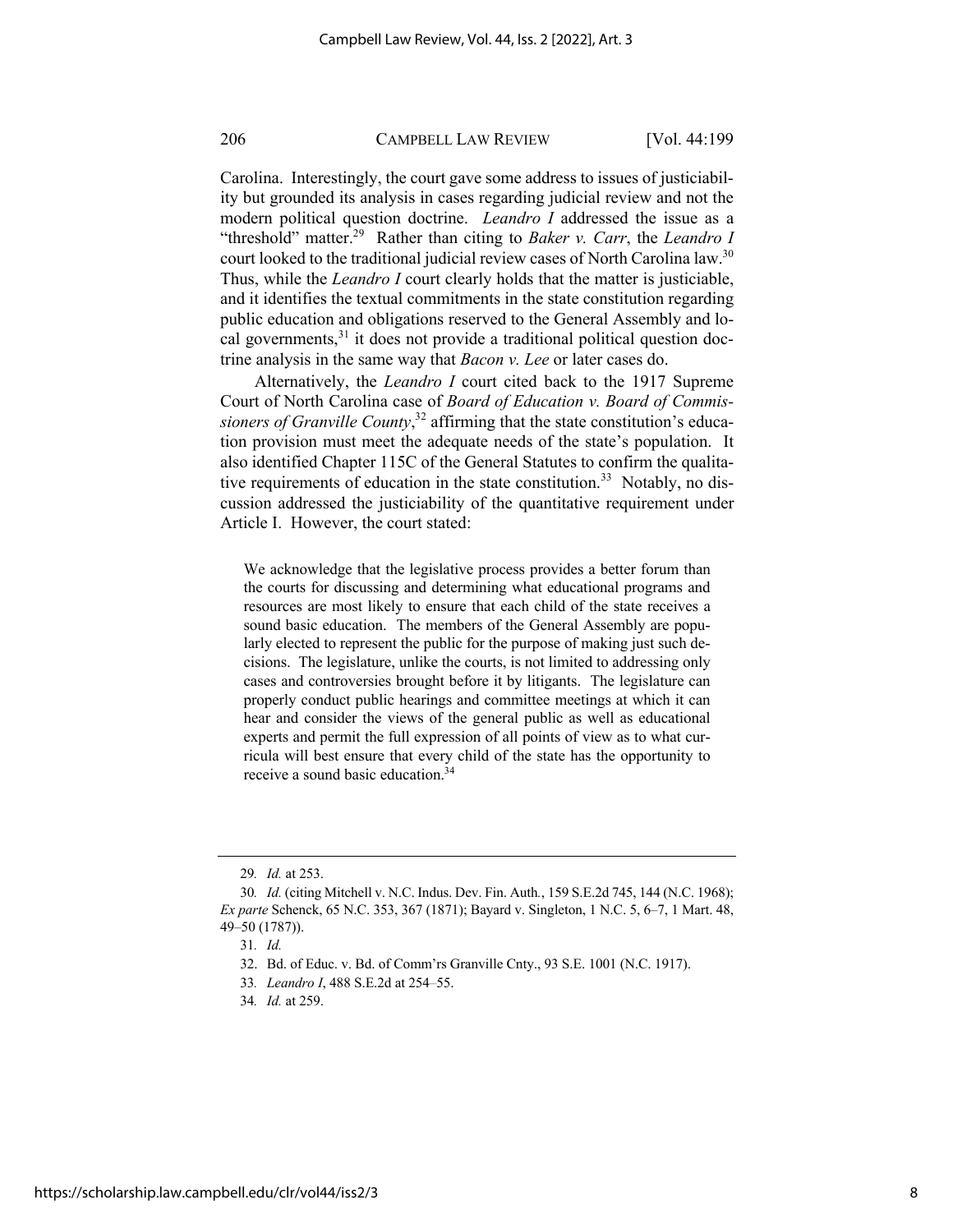In *Leandro I*, the court looked to whether the State was providing school age children with an education in compliance with the Article I guarantee that "[t]he people have a right to the privilege of education, and it is the duty of the State to guard and maintain that right."35 In addition, the court weighed the provision that "[t]he General Assembly shall provide by taxation and otherwise for a general and uniform system of free public schools, which shall be maintained at least nine months in every year, and wherein equal opportunities shall be provided for all students."<sup>36</sup> Thus, while the modern political question doctrine swirls through *Leandro I*, both in its threshold inquiry of justiciability as well as what the role of the coordinate branches are in remedying the found violation, it is not until *Leandro II* that the court picks up the doctrine in addressing the issues surrounding public education funding in North Carolina.

In *Leandro II*, the Hoke County Board of Education returned to the Supreme Court of North Carolina on the issue of North Carolina's ability to provide a "sound basic education" consistent with the constitutional public education requirement.<sup>37</sup> There, the Supreme Court of North Carolina generally affirmed the trial court's 400-page order regarding the State's continued noncompliance with the constitution. However, in addressing the trial court's remedies, the court found that judicially mandating a lower starting age for kindergarteners, which the trial court had ordered, violated the political question doctrine.<sup>38</sup>

In the *Leandro II* opinion, Justice Orr noted that *Baker v. Carr* crafted a political question doctrine finding that issues were nonjusticiable "(1) when the Constitution commits an issue . . . to one branch of government; *or* (2) when satisfactory and manageable criteria or standards do not exist for judicial determination of the issue."39 Thus, the Supreme Court of North

<sup>35.</sup> N.C. CONST. art. I, § 15.

<sup>36.</sup> N.C. CONST. art. IX, § 2, cl. 1.

<sup>37.</sup> Hoke Cnty. Bd. Of Educ. v. State (*Leandro II*), 599 S.E.2d 365, 373 (N.C. 2004).

<sup>38</sup>*. Id.* at 391.

<sup>39</sup>*. Id.* (citing Baker v. Carr, 369 U.S. 186, 210 (1962)). Notably, in *Leandro II*, the court also does not expressly adopt the totality of the *Baker v. Carr* standards. It remains unclear if a claim that would be subject to one of the non-identified factors, such as causing embarrassment to the judiciary by multiple pronouncements on an issue, or reliance on a previously decided policy question, would be grounds in North Carolina courts for invocation of the political question doctrine. North Carolina courts have a lengthy tradition of generating their own jurisprudence that does not provide similar interpretations to state constitutional matters as the U.S. Supreme Court may have applied to federal constitutional matters. *See, e.g.*, Stephenson v. Bartlett, 562 S.E.2d 377, 393–96 (N.C. 2002) ("It is beyond dispute that [North Carolina courts] 'ha[ve] the authority to construe [the North Carolina Constitution] differently from the construction by the United States Supreme Court of the Federal Constitution, as long as our citizens are thereby accorded no lesser rights than they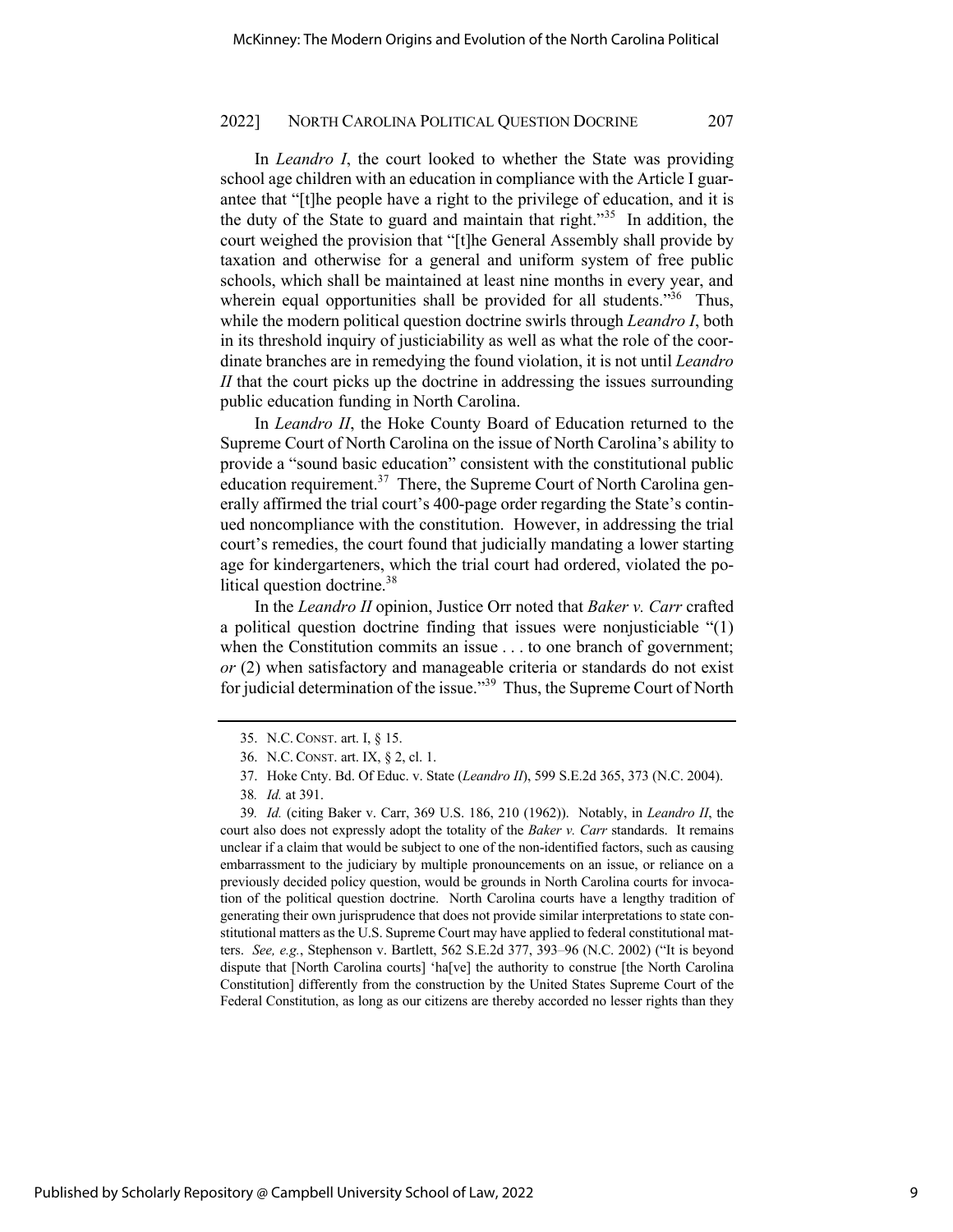Carolina found that the trial court's remedy requiring compulsory attendance for children under seven years of age was unenforceable because it was nonjusticiable as a political question.<sup>40</sup>

In *Leandro II*, these themes of securing a guarantee of relief in enforcing an alleged violation of a state constitutional right and the involvement of the political branches are reinforced. There, the state supreme court cited to both the General Statutes and "constitutional provisions" in North Carolina, and no evidence was presented to the trial court to establish satisfactory or manageable criteria for judicial determination of the issue.<sup>41</sup> Yet, the reasoning behind this determination could have also militated for affirming the trial court order. North Carolina has a statutory requirement permitting optional school attendance for five-year-old children.<sup>42</sup> The "constitutional provisions" include a right bestowed upon the people of the state for the "privilege of education," $43$  and Article IX of the North Carolina Constitution further details the constitutional requirements around the provision of public education and the creation of a State Board of Education.<sup>44</sup> The state constitutional right to provide a "sound basic education" through state supported public schools is at the core of the *Leandro* litigation.<sup>45</sup> Yet, for the *Leandro II* court, these standards were not sufficient to move beyond the political question doctrine to shift the age of compulsory attendance to what had otherwise been recommended.

Further, *Leandro II* concluded with the curious exhortation that "[t]his Court now remands to the lower court and ultimately into the hands of the legislative and executive branches, one more installment in the 200-plus year effort to provide an education to the children of North Carolina."46 Accordingly, the same case that confirmed that the issue of ensuring a "sound basic education" in state schools was justiciable also invoked the political question doctrine to reverse and remand a lower age of compulsory

- 42. N.C. GEN. STAT. ANN. § 115C-364 (West 2022).
- 43. N.C. CONST. art. I, § 15; *see Leandro II*, 599 S.E.2d at 380.
- 44. N.C. CONST. art. IX, § 2; *see Leandro II*, 599 S.E.2d at 380.
- 45*. See Leandro I*, 488 S.E.2d at 254; *Leandro II*, 599 S.E.2d at 391.

are guaranteed by the parallel federal provision.'" *Stephenson*, 562 S.E.2d 395 n.6 (quoting State v. Carter, 370 S.E.2d 553, 555 (N.C. 1988))). *See generally* MARK DAVIS, A WARREN COURT OF OUR OWN: THE EXUM COURT AND THE EXPANSION OF INDIVIDUAL RIGHTS IN NORTH CAROLINA (2020) (reviewing the history of North Carolina's Exum Court—one known for a strong departure from historical norms of the state).

<sup>40</sup>*. Leandro II*, 488 S.E.2d at 391.

<sup>41</sup>*. Id.*

<sup>46</sup>*. Leandro II*, 599 S.E.2d at 397.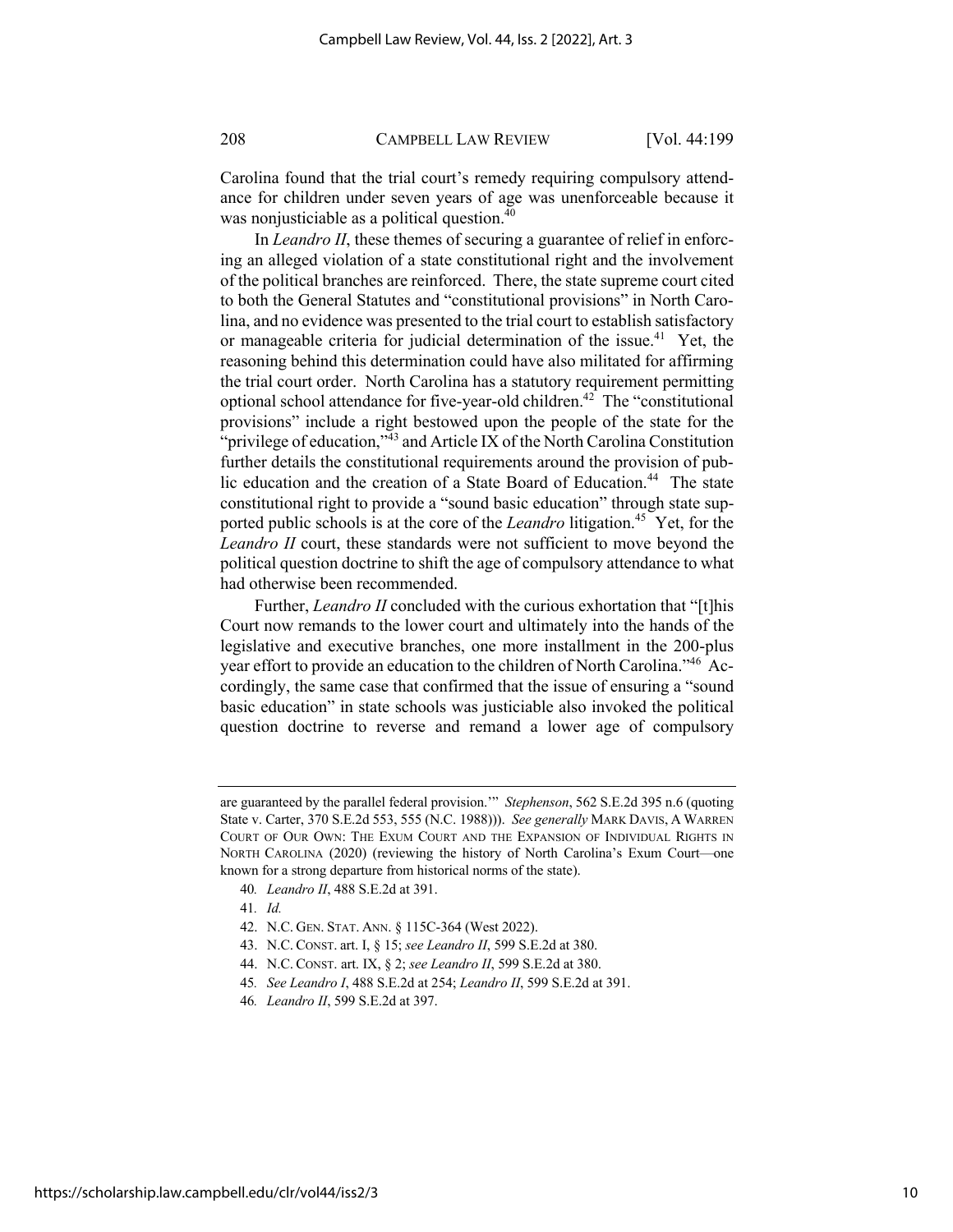school-age attendance.<sup>47</sup> Moreover, the *Leandro II* court remanded the case to the trial court and *expressly* to the other political branches, which it deemed the ultimate authority to address deficiencies in the state's provision of educational instruction to its children. At the same time, the *Leandro* line of cases has been very clear that the state constitution's command that students receive an education is not subject to the political question doctrine, nor is the doctrine an apparent bar to remedies ordered by the courts in this context.

In conclusion, the state's highest court engaged with the political question doctrine at the turn of this century in a circumscribed manner that incorporated the federal principles articulated in *Baker*. 48 The factors articulated in *Baker* supported demurral in *Bacon* but could have permitted intervention in *Leandro II*. Both *Bacon* and *Leandro II* also dealt with remedies brought by individuals against state actions.<sup>49</sup> The *Bacon* court resolved whether the judicial branch should intervene regarding an individual's due process interests in an executive branch matter.<sup>50</sup> *Leandro II* addressed whether the judicial branch should further compel the legislative and executive branches to take additional steps to provide a "sound basic education."51 While *Leandro II* addressed an individual right across a public school system, it did not necessarily implicate separation of powers or other doctrines that would have eluded justiciability. Although both of these cases laid the foundation for modern political question doctrine cases in North Carolina law, neither of them addressed the political question doctrine where the political branches were not aligned. However, beginning with the separation of powers challenges between the executive and legislative branches in 2016, the doctrine was again invoked and assessed.

### II. EVOLUTION OF THE DOCTRINE

### *A. Separation of Powers/Intramural Challenges*

In 2014, the General Assembly enacted a law providing for the creation of a series of new boards and commissions with a majority of members appointed by the General Assembly.<sup>52</sup> Governor McCrory challenged the law

<sup>47</sup>*. Id.* at 391.

<sup>48</sup>*. See* Bacon v. Lee, 549 S.E.2d 840, 854 (N.C. 2001).

<sup>49</sup>*. Id.* at 844; *Leandro II*, 599 S.E.2d at 374.

<sup>50</sup>*. See Bacon*, 549 S.E.2d at 854.

<sup>51</sup>*. See Leandro II*, 599 S.E.2d at 386.

<sup>52.</sup> State v. Berger, 781 S.E.2d 248, 250–51 (N.C. 2016) (citing N.C. GEN. STAT. §§ 143B-290 to -293.6 (2014); N.C. GEN. STAT. §§ 130A-200 to -309.231 (2014)).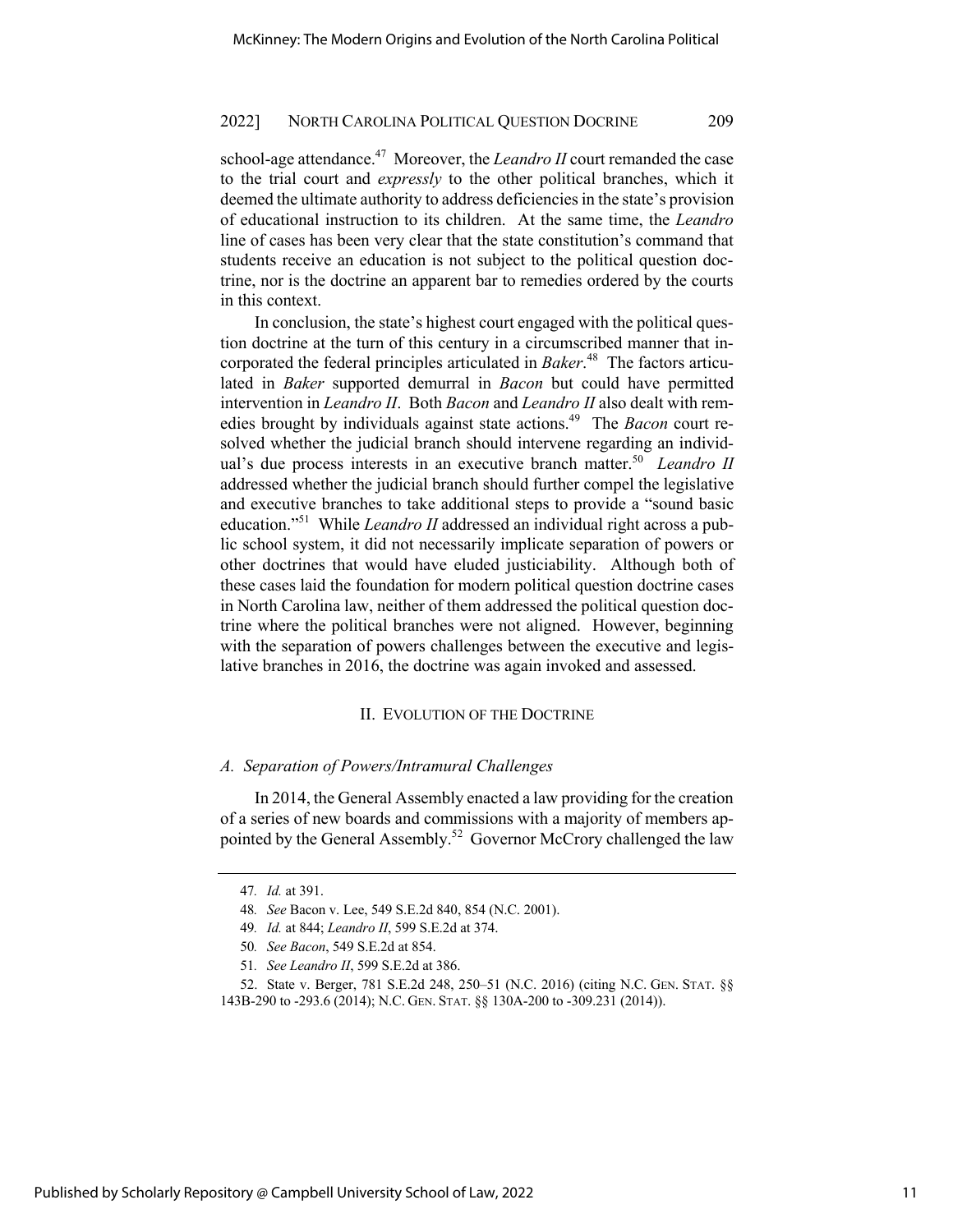as a violation of separation of powers and the Appointment Clause of the North Carolina Constitution.<sup>53</sup> The court unanimously held that the Appointment Clause was not violated, but a six-justice majority found that the enacted law violated the separation of powers.<sup>54</sup> Dissenting on the separation of powers issue, Justice Newby wrote that justiciability of this type of case was inappropriate when "any substantive review by the Court would interfere with the Governor's express constitutional authority. When one branch interferes with another branch's performance of its constitutional duties, it attempts to exercise a power reserved for the other branch."<sup>55</sup> Justice Newby thus argued that the legislature, by only appointing individuals to a commission, did not impermissibly interfere with the executive branch's performance of its duties.<sup>56</sup>

This reasoning was not dissimilar from Justice Martin's citing of the political question doctrine in *Bacon* or Justice Orr's demurral of applying a remedy in *Leandro II*. Moreover, this language in Justice Newby's dissent raises the question of when the judicial branch could *ever* intercede in judicial review of the actions of another branch. In other words, what judicial determination would *not* be an "impermissible interference" with the actions of a coordinate branch is unclear, as the very act of declaring what the law is requires an analysis of such actions.<sup>57</sup> The express authority of the legislature and executive branches would appear to create a standard of review that would augur towards determining more cases as nonjusticiable, so long as the other branch was performing its constitutional duties. Thus, per Justice Newby's dissent in *Berger*, judicial involvement in remedying the alleged separation of powers violation at issue in the case would itself be a political question and violate the separation of powers principle. Such an application of the political question doctrine would extend past the contours framed by *Baker v. Carr* and raise further uncertainty regarding the application of judicial review in fundamental matters where a case or controversy needs to be resolved.

In 2018, the Supreme Court of North Carolina was again faced with the issue of justiciability around separation of powers challenges in *Cooper v. Berger*. 58 There, the court was faced with determining whether the

56*. Id.*

<sup>53</sup>*. Id.* at 251.

<sup>54</sup>*. Id.* at 258.

<sup>55</sup>*. Id.* at 266 (Newby, J., dissenting) (citing *Bacon*, 549 S.E.2d at 854, 857) (explaining the *Bacon* decision and the Court's reasoning in the case).

<sup>57</sup>*. See* Cooper v. Berger, 809 S.E.2d 98, 113 (N.C. 2018).

<sup>58</sup>*. Id.* at 110–17.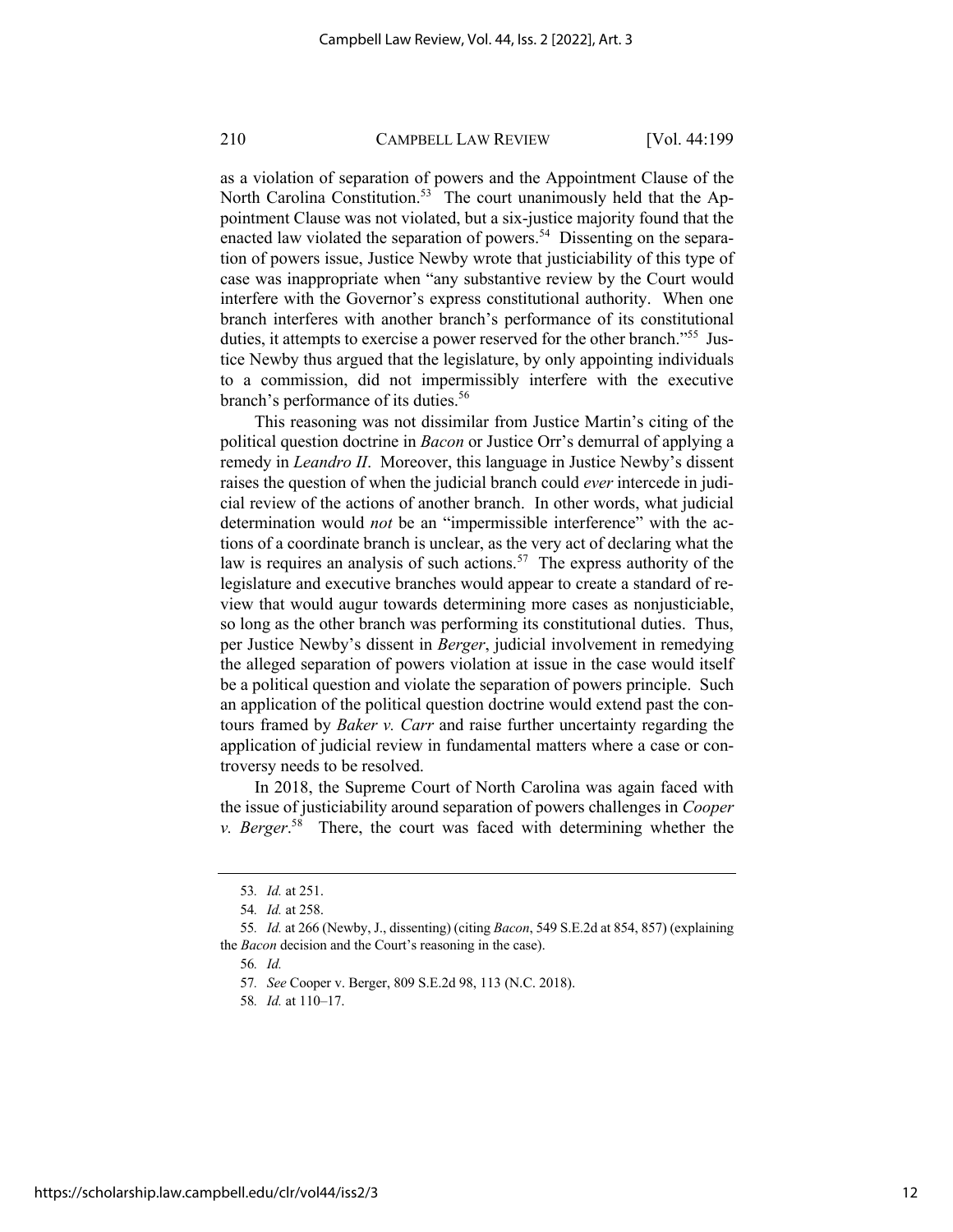General Assembly could constitutionally provide for the appointment of Board members to oversee state elections and ethics such that the governor did not retain a majority of appointments.<sup>59</sup> A closely divided court held that it could not.60 Ultimately, the majority in *Cooper* found that the General Assembly violated the state constitution's separation of powers provision by interfering with the governor's authority, which is textually committed to the executive in the state constitution, "to take care that the laws are faithfully executed."61

The General Assembly argued in its briefing that the issue of Board appointment was not justiciable as essentially a political question. Notably, the *State v. Berger* court did not address the political question doctrine in Chief Justice Martin's 2016 majority opinion; though, as noted above, Justice Newby raised the matter in his dissent in *Cooper v. Berger*. 62 Rather, Justice Ervin, writing for the majority in *Cooper*, stated that issues before a court are nonjusticiable when cases are brought relating to "policy choices" and "value determinations" committed to the executive or legislative branch under the constitution. $^{63}$  Justice Ervin went on to state, "[t]he political question doctrine controls, essentially, when a question becomes 'not justiciable . . . because of the separation of powers provided by the Constitution.'"64 In the case of the session law that provided for an evenly split Board overseeing elections and ethics, Justice Ervin found that the political question doctrine did not apply; the case was a violation of the separation

<sup>59</sup>*. Id.* at 116–17. By 2019, the General Assembly abandoned its attempts to combine the State Board of Elections and the Ethics Commission after subsequent litigation again challenging attempts by the General Assembly to limit the Governor's authority to oversee the boards. *See generally* Tae Aderman, *North Carolina Courts Again Strike Down Chair Selection Process for New State Ethics Board*, MULTISTATE (Nov. 26, 2018), https://www.multistate.us/insider/2018/11/26/north-carolina-courts-again-strike-downchair-selection-process-for-new-state-ethics-board, [https://perma.cc/MGZ5-7DSP] (noting that, in October 2018, a three-judge panel ruled the General Assembly's third version of the statute was unconstitutional); Cole del Charco, *Bill Addressing State Elections Board Passes, Goes to Governor*, WFAE90.7 (Dec. 12, 2018, 4:52 PM), https://www.wfae.org/politics/2018-12-12/bill-addressing-state-elections-board-passes-goes-to-governor, [https://perma.cc/96XW-MCHS] (stating that in December 2018, the General Assembly ap-

proved a bill to return the State Board of Elections and Ethics Enforcement to its former structure).

<sup>60</sup>*. Id.* at 116.

<sup>61</sup>*. Id.* at 110 (citing State v. Berger, 781 S.E.2d 248, 250 (N.C. 2016)).

<sup>62</sup>*. Id.* at 120. Notably, it was Justice Martin who authored *Bacon v. Lee* in the previous decade. Bacon v. Lee, 549 S.E.2d 840, 843 (N.C. 2001).

<sup>63</sup>*. Cooper*, 809 S.E.2d at 107 (quoting *Bacon*, 549 S.E.2d at 854).

<sup>64</sup>*. Id.* (alteration in original) (quoting Bacon v. Lee, 549 S.E.2d 840, 854 (N.C. 2001)).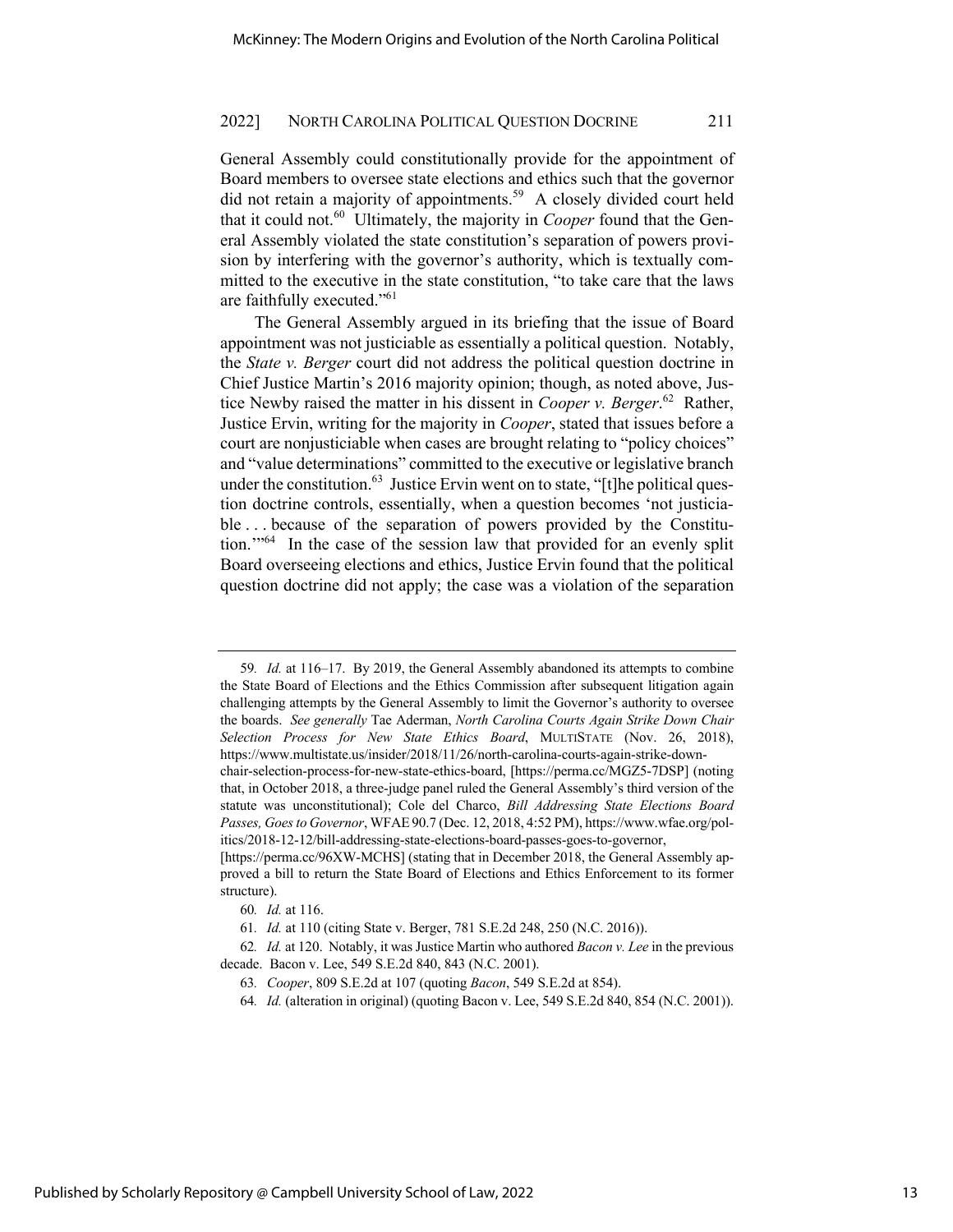of powers provision in the state constitution.<sup>65</sup> In other words, the session law's design to create an evenly-allocated Board between appointments from the governor and General Assembly violated the governor's Article III authority to "take care that the laws be faithfully executed."66

Justice Ervin contrasted the justiciability of the Board issue with *Bacon v. Lee*, where the political question doctrine supported a finding of nonjusticiability by the courts.<sup>67</sup> He also compared the Board composition issue to a court of appeals case, *News & Observer Publishing Co. v. Easley*, regarding public record requests against the governor.68 At issue in *News & Observer* was the state's public records laws and their applicability to a constitutionally committed clemency authority that rests with the governor.<sup>69</sup> There, the court of appeals determined it had a duty "to identify where the line should be drawn . . . between the Executive Branch and the Legislature. . . ."70 Justice Ervin further used *News & Observer* to assess the issue of justiciability in stating:

[I]n order to resolve the justiciability issue, we must decide whether the Governor is seeking to have the judicial branch interfere with an issue committed to the sole discretion of the General Assembly or whether the Governor is seeking to have the Court undertake the usual role performed by a judicial body, which is to ascertain the meaning of an applicable legal principle, such as that embodied in N.C. Const. art. III,  $\S$  5(4).<sup>71</sup>

In deciding that the court was undertaking its "usual role," Justice Ervin highlighted the tension that exists between the separation of powers textual commitment in the state constitution and the political question doctrine of nonjusticiability.<sup>72</sup> In the earlier generation of political question doctrine cases, the court in *Bacon* and *Leandro II* was faced with determining whether the political question doctrine compelled it to intervene in a matter brought by an individual regarding a matter reserved to another branch. However, with the advent of recent separation of powers litigation

<sup>65</sup>*. Id.* at 109–11.

<sup>66.</sup> N.C. CONST. art. III, § 5, cl. 4.

<sup>67</sup>*. Cooper*, 809 S.E.2d at 107–08; *Bacon*, 549 S.E.2d. at 854.

<sup>68</sup>*. Cooper*, 809 S.E.2d at 108; News & Observer Publ'g Co. v. Easley, 641 S.E.2d 698, 698 (N.C. App. 2007).

<sup>69</sup>*. News & Observer*, 641 S.E.2d at 702.

<sup>70</sup>*. Id.* at 700.

<sup>71</sup>*. Cooper*, 809 S.E.2d 98, 108 (N.C. 2018).

<sup>72</sup>*. Id.* at 108–110.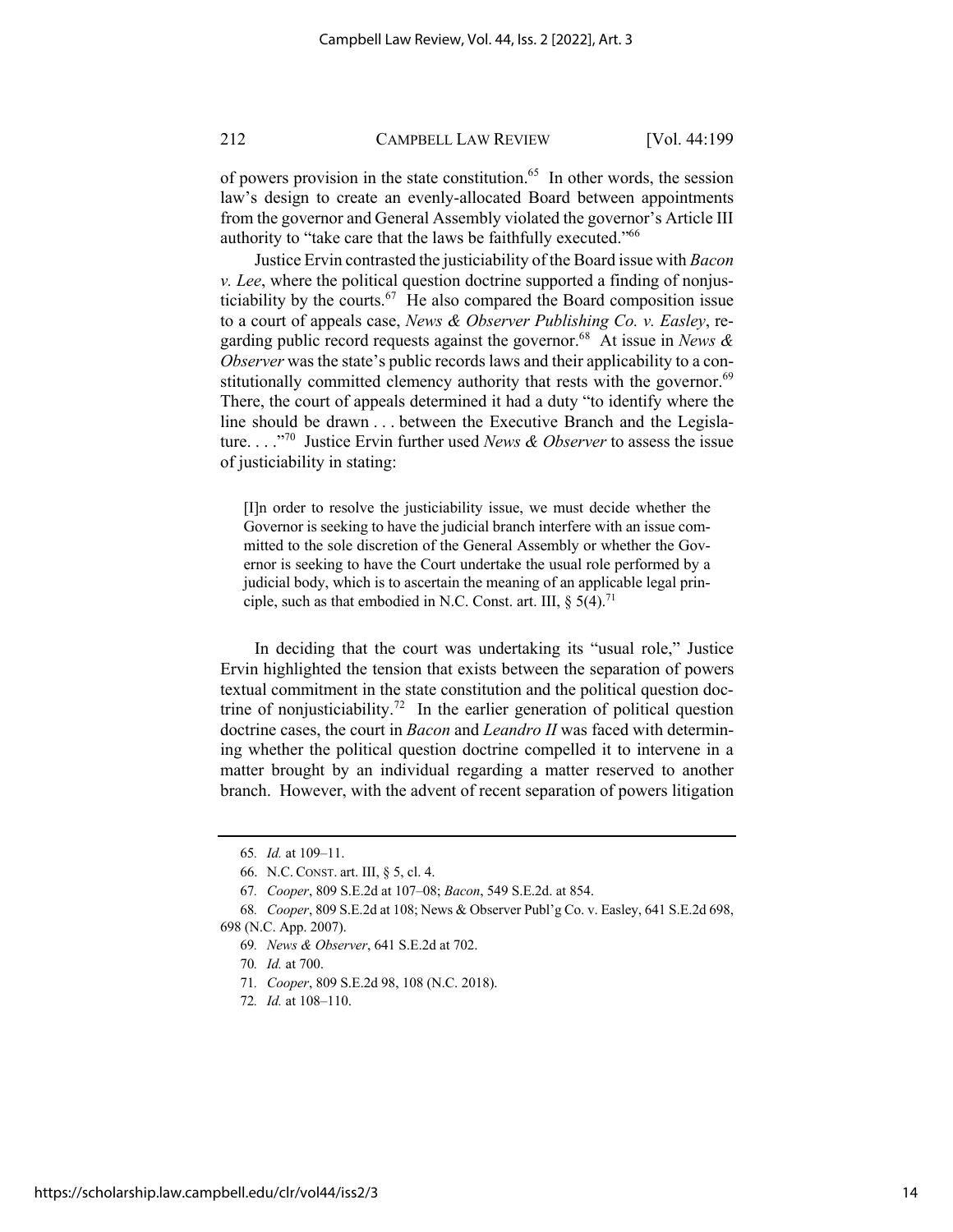between two branches, the assessment of whether a matter is a political question has to be evaluated differently. Justice Ervin found that the "manageable standard" that avoids the political question doctrine of nonjusticiability was articulated by Chief Justice Martin in *State v. Berger*: whether the legislative action "exercises power that the constitution vests exclusively in another branch" or "when the actions of one branch prevent another branch from performing its constitutional duties."73

Justice Newby's dissent in *Cooper* makes clear his belief that Justice Ervin's majority opinion "eliminates the political question doctrine" in North Carolina jurisprudence and "inserts the judiciary" between the political branches in all separation of powers disputes.<sup>74</sup> Justice Newby references the foundational political question doctrine case of *Baker v. Carr* and cites to four of the criteria articulated in that decision.<sup>75</sup> Moreover, Justice Newby asserts that the opinion created a constitutional authority for "the Governor to enforce personal policy preferences superior to the General Assembly's historic constitutional authority to make the laws."<sup>76</sup>

### *B. Individual Rights in Legislative Organization*

Against the backdrop of what appears to be a narrower political question doctrine in North Carolina courts, two recent cases provided further context to the scope of the doctrine as it relates to individual challenges against state action. These challenges involved claims that originated the modern political question doctrine in North Carolina. One of these cases, *Common Cause v. Forest*, a court of appeals opinion regarding the right of North Carolinians to instruct their representatives, found that such a right's expression was subject to the political question doctrine.<sup>77</sup> Another case, *Common Cause v. Lewis*, <sup>78</sup> involved a three-judge panel's determination at the trial court that state courts were able to adjudicate extreme partisan gerrymandering cases after the U.S. Supreme Court found that such cases were subject to the federal political question doctrine. This section will briefly discuss both cases.

<sup>73</sup>*. Id.* at 111 (citing State v. Berger, 781 S.E.2d 248, 256 (N.C. 2016)).

<sup>74</sup>*. Id.* at 127 (Newby, J., dissenting).

<sup>75</sup>*. Id.* at 124 (Newby, J., dissenting) (citing Baker v. Carr, 369 U.S. 186, 217 (1962)).

<sup>76</sup>*. Id.* at 128.

<sup>77.</sup> Common Cause v. Forest, 838 S.E.2d 668, 671 (N.C. App. 2020).

<sup>78.</sup> Common Cause v. Lewis, No. 18 CVS 014001, 2019 N.C. Super. LEXIS 56 (N.C. Super. Ct. Sept. 3, 2019).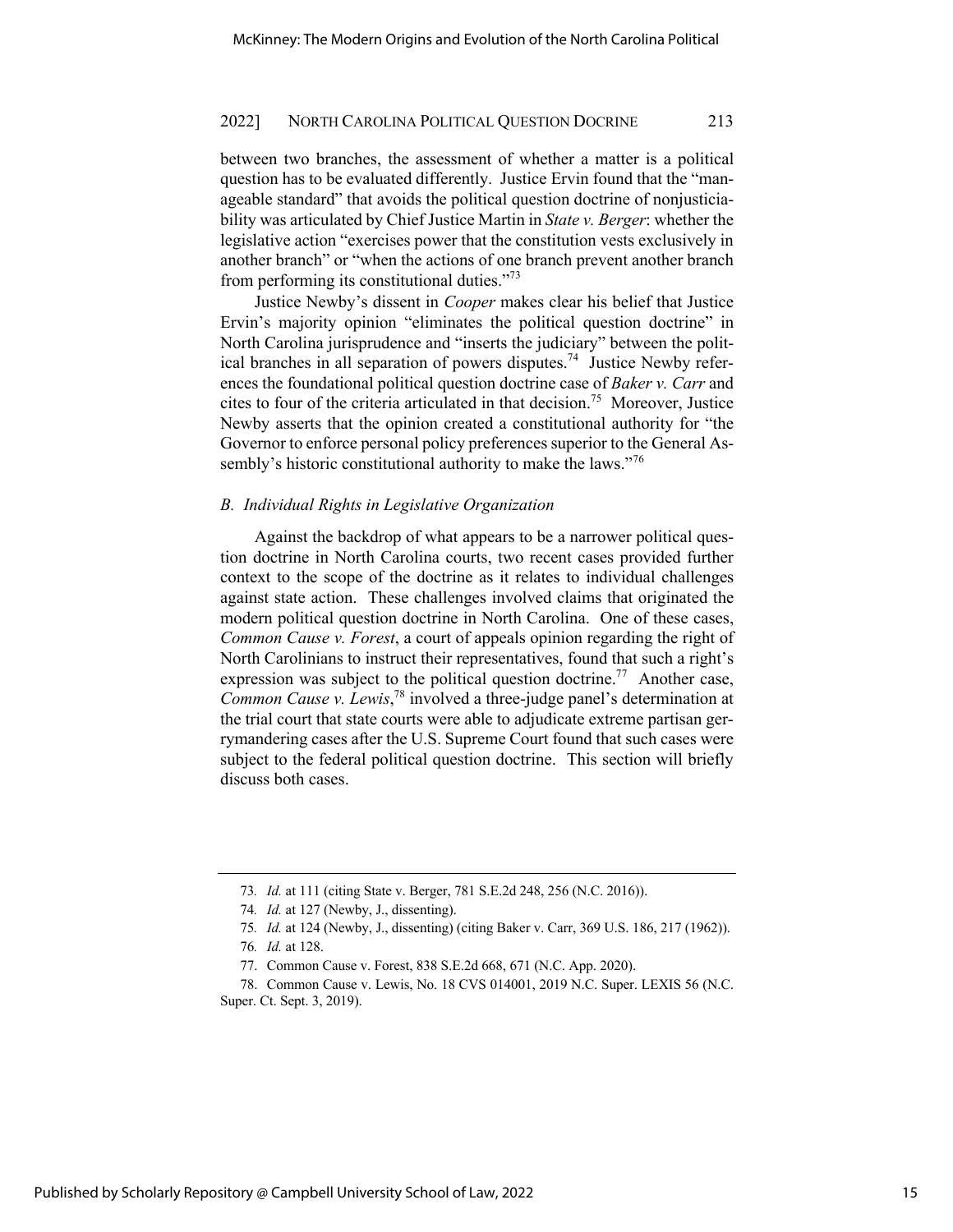### *1. Right to Instruct Legislators*

In *Common Cause v. Forest*, members of the plaintiffs' organization and the group itself claimed that their right to instruct legislators in the political process was infringed when the General Assembly enacted a special session without providing notice and passed legislation limiting the power of the executive branch.<sup>79</sup> The plaintiffs' claim was based on Article I, Section 12 of the North Carolina Constitution which states, "The people have a right to assemble together to consult for their common good, to instruct their representatives, and to apply to the General Assembly for redress of grievances; but secret political societies are dangerous to the liberties of a free people and shall not be tolerated."<sup>80</sup>

When the General Assembly returned Gubernatorial Proclamation to appropriate disaster relief funds in December 2016 and after Governor-elect Cooper was declared the winner of the 2016 governor's race but before he was sworn in, the General Assembly entered into an additional special session. During that session, the General Assembly passed legislation that addressed certain bills that attempted to limit the authority of the governor.<sup>81</sup> On appeal, the court of appeals found that the individual's constitutional claims were nonjusticiable and were subject to a remedy through future elections but not in court. Judge Dietz, writing for the court, said "[t]he judicial branch has no constitutional authority to demand from the legislative branch an explanation of why a particular bill must move quickly to enactment, much less the authority to review whether that explanation is 'valid."<sup>82</sup>

In his reasoning, Judge Dietz articulated that the framers of the North Carolina Constitution were purposeful in demurring on exerting control over the manner and mechanism by which the legislature conducted its affairs.<sup>83</sup> He stated:

<sup>79</sup>*. Forest*, 838 S.E.2d at 670.

<sup>80.</sup> N.C. CONST. art. I, § 12.

<sup>81</sup>*. Forest*, 838 S.E.2d at 671 (noting that, of the 21 bills introduced during the fourth extra session, plaintiff specifically challenges House Bill Seventeen and Senate Bill Four). *See generally* H.B. 17, 2015–16 Gen. Assemb., 4th Spec. Sess. (N.C. 2016) (making various changes to laws regarding, *inter alia*, the appointments of heads of principal State departments); S.B. 4, 2015–16 Gen. Assemb., 4th Spec. Sess. (N.C. 2016) (creating the Bipartisan State Board of Elections and Ethics Enforcement; clarifying the General Assembly's authority in apportionment and redistricting matters; and restoring partisan elections for the North Carolina Supreme Court and Court of Appeals).

<sup>82</sup>*. Forest*, 838 S.E.2d at 675 (citing Cooper v. Berger, 809 S.E.2d 98, 107 (N.C. 2018)). 83*. Id.*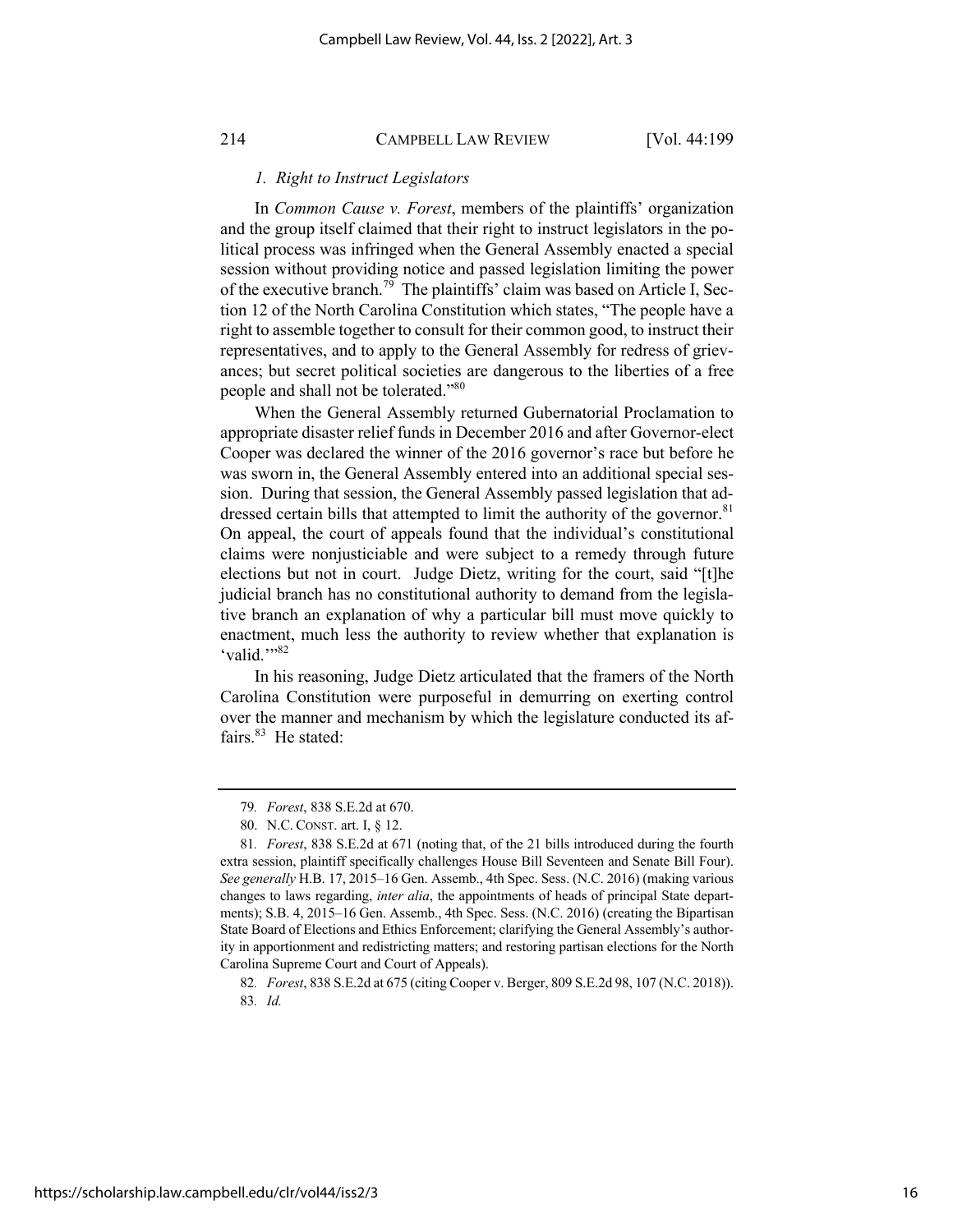Instead, the framers left to the judgment of the legislative branch how quickly to move a bill through the law-making process. The Right to Instruct . . . simply requires that the process, however quickly it moves, must be open to the public, and that the people must have ways to contact their representatives to convey their views during that process.<sup>84</sup>

Further, in his reasoning, Judge Dietz noted that the "political question doctrine . . . stems from our State's express guarantee of the separation of powers," and he cited to *Cooper v. Berger* for the principle that controversies over "policy choices" and "value determinations" are committed to separate constitutional branches.<sup>85</sup> Similarly, the opinion articulated that no right exists by the people to object to "abridged" law-making.<sup>86</sup>

As a result, and in part because application of the political question doctrine avoided determining that the bills at issue were unconstitutional, Judge Dietz also interpreted the right to instruct in the state constitution as being a right for the people to "'teach' or 'advise'" the elected officials. $87$ The scope of the right to teach or advise is in "protect[ing] the ability of the people to contact their elected representatives and convey their views about the decisions those representatives are tasked with making on their behalf."88

Thus, the scope of the right to instruct the people's representatives and the political question doctrine are intertwined in *Forest*. Judge Dietz used the political question doctrine and the guarantee of separation of powers to avoid overturning bills that were passed by the General Assembly and signed by the governor in a session that was not noticed.<sup>89</sup> Because the courts cannot intervene, under the political question doctrine, the right at issue in *Forest* appears limited to the right to participate in the political process. With the scope of the right so broadly defined, it appears to be unavailable as a basis for a particular claim to be vindicated in state courts.

### *2. Extreme Partisan Gerrymandering*

The second notable political question doctrine analysis came from a three-judge panel in *Common Cause v. Lewis*, an extremely partisan

<sup>84</sup>*. Id.*

<sup>85</sup>*. Id.*

<sup>86</sup>*. Id.*

<sup>87</sup>*. Id.* at 673.

<sup>88</sup>*. Id.*

<sup>89</sup>*. Id.* at 675.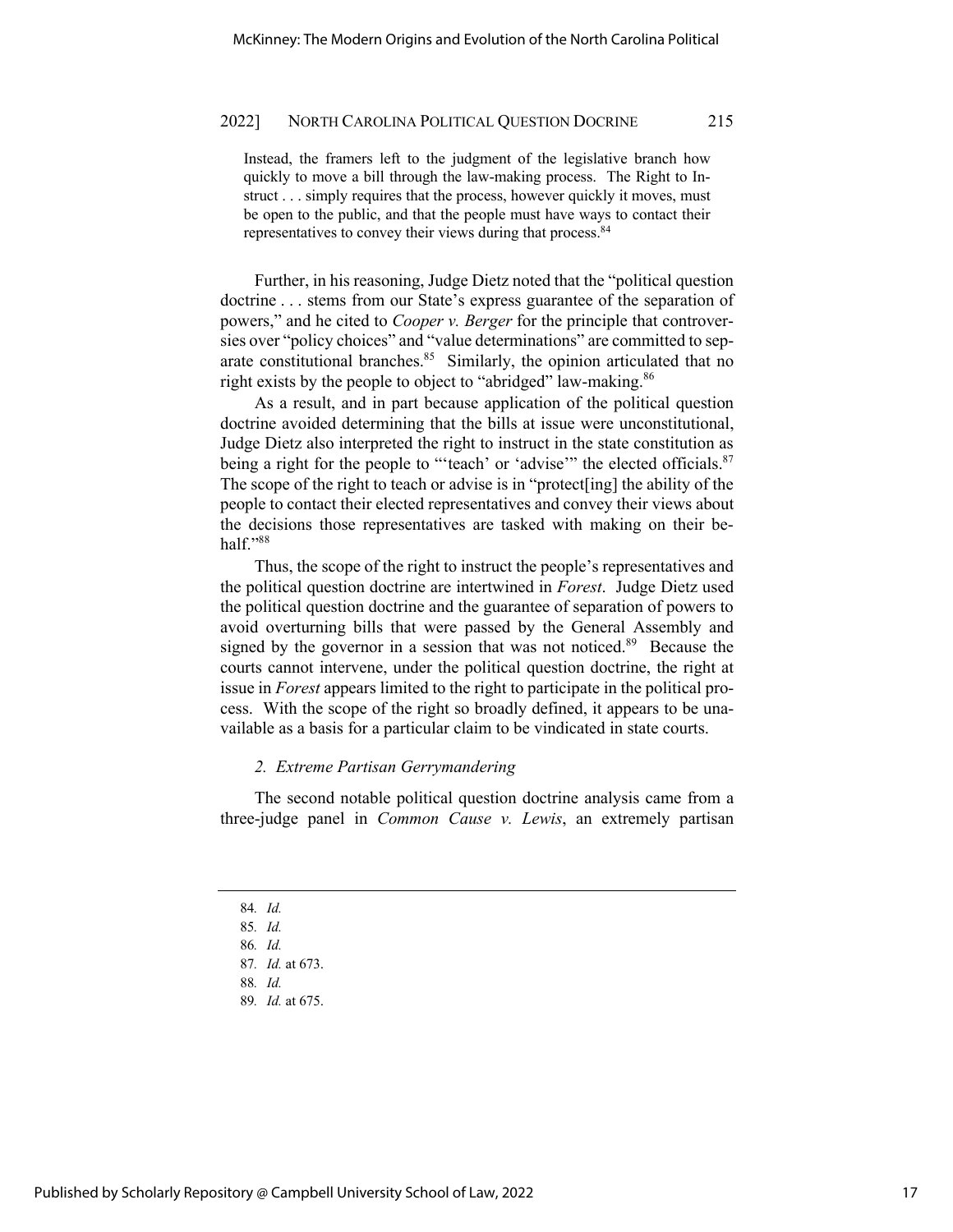gerrymandering case.<sup>90</sup> Just three months after the U.S. Supreme Court held extreme partisan gerrymandering claims in federal court were subject to the federal political question doctrine,<sup>91</sup> a three-judge panel of North Carolina superior court judges unanimously held that the state's political question doctrine did not preclude such claims.<sup>92</sup>

In doing so, Judge Ridgeway, writing for the court, cited to *Leandro I* for the principle that courts must interpret the meaning of the constitution.<sup>93</sup> Similarly, the court has a duty to ascertain and declare the intent of the constitution's framers. $94$  Courts, including the three-judge panel, have long held that redistricting questions generally are justiciable.<sup>95</sup> And in this instance, contrary to federal courts, the three-judge panel agreed that "state courts are particularly well-positioned to adjudicate redistricting disputes, as the public may 'more readily accept state court intervention . . . than . . . federal intervention in matters of state government.'"96

Turning to the issue of whether state courts had the authority to decide the issue, Judge Ridgeway noted that Common Cause's claims regarding the composition of the legislatively created districts, "fall within the broad, default category of constitutional cases the North Carolina courts are empowered and obliged to decide on the merits, and not within the narrow category of exceptional cases covered by the political question doctrine."<sup>97</sup> While the court of appeals in *Common Cause v. Forest* was clear that the political question doctrine and the separation of powers are intended to preserve the balance of power between branches of government, Judge Ridgeway was equally clear to "conclusively refute any notion that redistricting is 'committed to the *sole* discretion of the General Assembly' without judicial review by the courts."98

96*. Lewis*, 2019 N.C. Super. LEXIS 56 at \*383 (alteration in original) (quoting Brooks v. Hobbie, 631 So. 2d 883, 890 (Ala. 1993)).

<sup>90.</sup> Common Cause v. Lewis, No. 18 CVS 014001, 2019 N.C. Super. LEXIS 56 (N.C. Super. Ct. Sept. 3, 2019).

<sup>91.</sup> Rucho v. Common Cause, 139 S. Ct. 2484, 2506–07 (2019) ("We conclude that partisan gerrymandering claims present political questions beyond the reach of the federal courts.").

<sup>92</sup>*. Lewis*, 2019 N.C. Super. LEXIS 56 at \*385–89.

<sup>93</sup>*. Id.* at \*381.

<sup>94</sup>*. Id.* (quoting Maready v. City of Winston-Salem, 467 S.E2d 615, 620 (N.C. 1996)).

<sup>95</sup>*. See, e.g.*, Stephenson v. Bartlett, 562 S.E.2d 377, 384–86 (N.C. 2002); Dickson v. Rucho, 781 S.E.2d 404, 415 (N.C. 2015), *vacated*, 137 S. Ct. 2186 (2017); Pender Cnty. v. Bartlett, 649 S.E.2d 364, 366 (N.C. 2007).

<sup>97</sup>*. Id.* at \*385–86.

<sup>98</sup>*. Id.* at \*386 (citing *Cooper*, 809 S.E.2d at 108).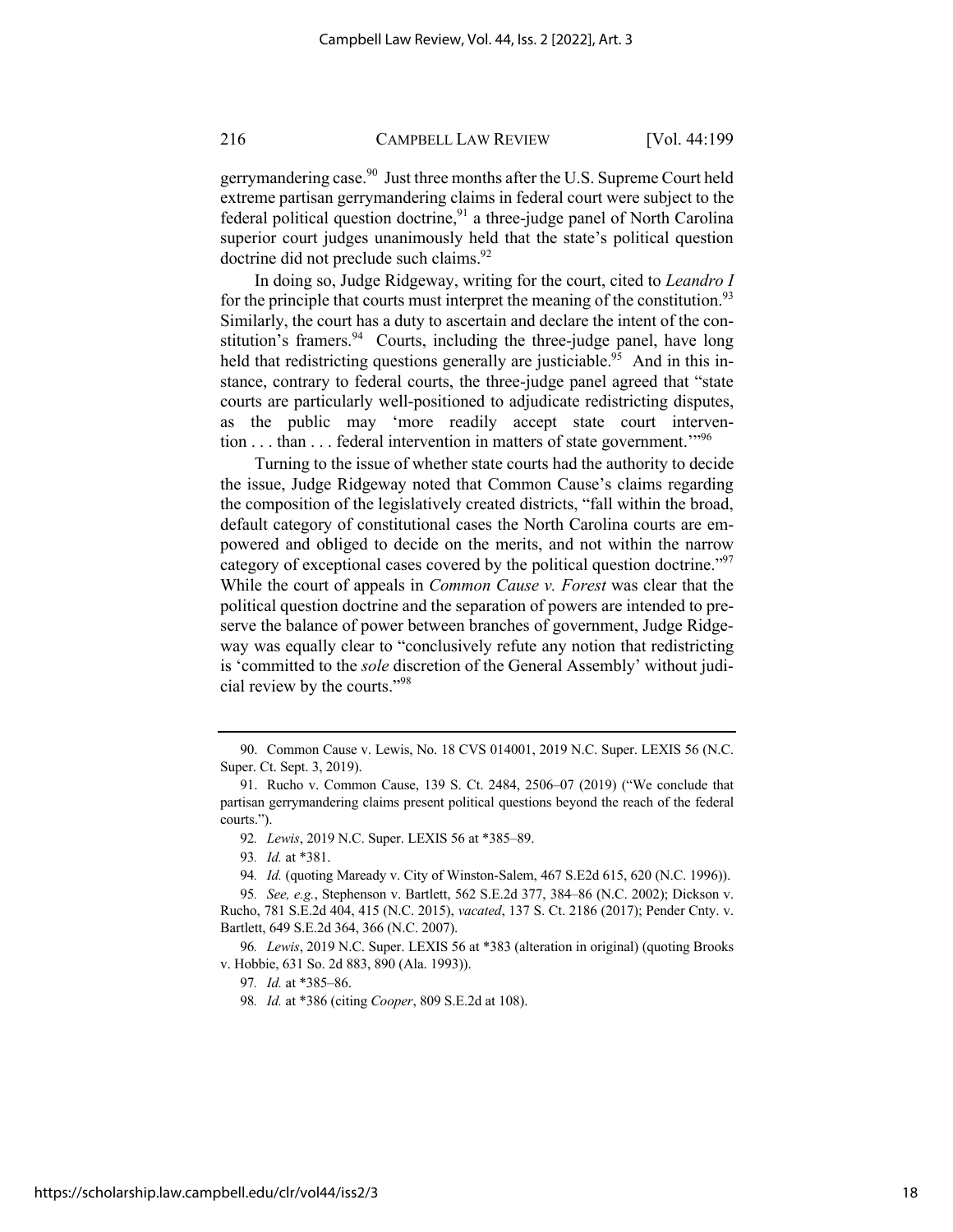In support of his position, Judge Ridgeway wrote that while the General Assembly is empowered under the state constitution to unilaterally draw and promulgate legislative districts, other constitutional provisions, like the Free Elections and Law of the Land Clauses,  $99$  operate to provide significant constraints against that power.<sup>100</sup> These individual rights—in contrast to the right to instruct in Judge Dietz's opinion—"must have a judicial 'remedy for the violation of plaintiff's constitutionally protected right of free speech.'"101 Thus, for the three-judge panel in *Lewis*, rights were interpreted to apply to individuals and given proper scope to avoid application of the political question doctrine.<sup>102</sup>

In *Common Cause v. Lewis*, the court was clear that they were operating as something of a democratic backstop to a political branch. The *Lewis* court viewed the legislature as retrenching themselves into perpetual authority over the will of the people and the authority vested in other branches by enacting a redistricting plan that gave the party in power a considerable advantage in preserving, and even growing, their control of the legislative chambers:

If unconstitutional partisan gerrymandering is not checked and balanced by judicial oversight, legislatures elected under one partisan gerrymander will enact new gerrymanders after decennial census, entrenching themselves in power anew decade after decade. When the North Carolina Supreme Court first recognized the power to declare state statutes unconstitutional, it presciently noted that absent judicial review, members of the General Assembly could 'render themselves the Legislators of the State for life, without any further election of the people.<sup>'103</sup>

### III. ARTICULATED FRAMEWORK

With the frequency of litigation, both between the political branches and individual litigants seeking courts to vindicate a violation of their rights, state courts are likely to continue facing arguments on the applicability of the political question doctrine. As Justice Ervin noted in *Cooper v. Berger*, "[i]n determining whether a question falls within [the political question] category, the appropriateness under our system of government attributing

<sup>99.</sup> N.C. CONST. art. I, §§ 10, 19.

<sup>100</sup>*. Lewis*, 2019 N.C. Super. LEXIS 56, at \*386–387.

<sup>101</sup>*. Id.* at \*387 (quoting Corum v. Univ. of N.C., 413 S.E.2d 276, 290 (N.C. 1992)).

<sup>102</sup>*. Id.* at \*381–84.

<sup>103</sup>*. Id*. at \*383–84 (quoting Bayard v. Singleton, 1 N.C. 5, 7, 1 Mart. 48, 50 (1787)).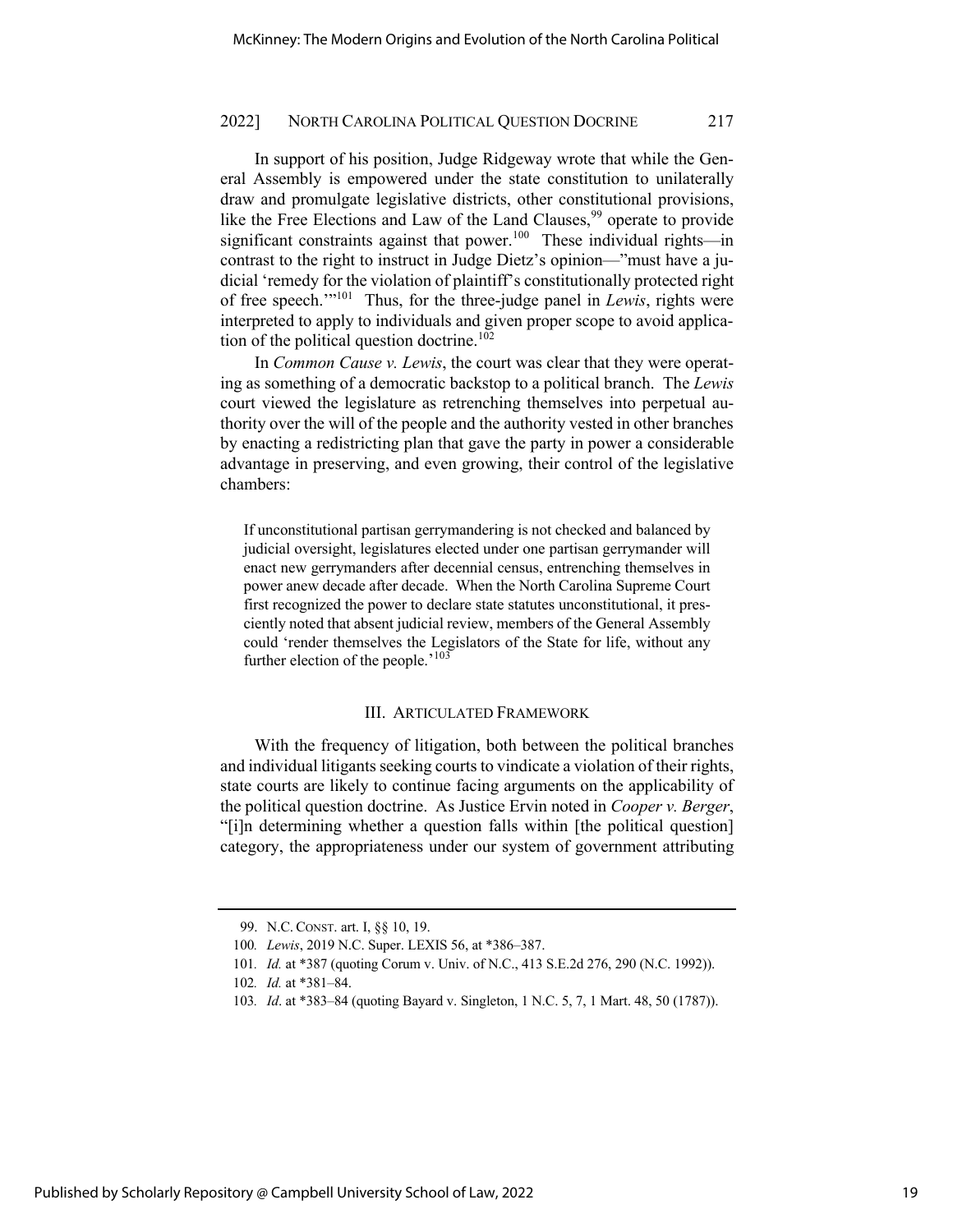*finality* to the action of the political departments and also the *lack of satisfactory criteria* for a judicial determination are dominant considerations."<sup>104</sup>

Using the framework articulated in *Cooper*, a court should look at the issue to determine: (1) whether the action is performed by a political branch; (2) whether the action has been attributed some degree of finality; and (3) whether satisfactory criteria exist for the courts to evaluate the claim. Corresponding to the growth of litigation involving fundamental rights and the authority between branches, this three-prong test appears well-focused to assist in evaluating whether the doctrine should apply. As Judge Ridgeway noted in *Common Cause v. Lewis*, the doctrine is applied when other rights in the state constitution are not implicated; therefore, it is avoided more often than not. Notably, the partisan gerrymandering case was ultimately not appealed to the North Carolina Supreme Court, so there is not clear precedent to confirm that the three-judge panel was correct in finding that extreme partisan gerrymandering—like racial gerrymandering

claims—satisfied the state political question doctrine law case.<sup>105</sup>

<sup>104.</sup> Cooper v. Berger, 809 S.E.2d 98, 107 (N.C. 2018) (alterations in original) (emphasis added) (quoting Baker v. Carr, 369 U.S. 186, 210 (1962)).

<sup>105.</sup> Subsequent to this Article's completion, the General Assembly passed a 2021 redistricting plan that three separate groups challenged in state court as an extreme partisan gerrymander. N.C. League of Conservation Voters, Inc. v. Hall, No. 21 CVS 015426, 2022 WL 124616 at \*13–14 (N.C. Super. Ct. Jan 11, 2022). Chief Justice Newby appointed a three-judge panel to hear the claims, who granted judgment in the legislative defendants' favor. *Id.* at \*2. Subsequently, the North Carolina Supreme Court granted the appellant's bypass petitions and petitions for discretionary review and remanded the case to the three-judge panel for a hearing on the merits. *Id.* After again determining that the partisan gerrymandering claim was not justiciable, the Supreme Court ordered expedited briefing and held oral arguments on the 2021 redistricting plan. *Id.* After oral argument in January 2022, the court issued a 4-3 order along partisan lines, with an opinion to follow, finding that the 2021 redistricting plan was unconstitutional under the Free Elections, Law of the Land, and Associational Rights provisions of the state constitution. Harper v. Hall, 867 S.E.2d 554, 557 (N.C. 2022). Thus, the court rejected the argument raised by the defendants that evaluating partisan gerrymandering claims was barred by the political question doctrine under state law. *See Id.* at 557–58. Chief Justice Newby published a dissent joined by two other Justices. *Id.* at 558–62 (Newby, J., dissenting). In the subsequent opinion, Justice Hudson, writing for a 4-3 majority, found that the issue of whether the General Assembly enacted a partisan gerrymander is justiciable because of its impact on the individual rights of North Carolinians and that the General Assembly is thus not shielded by the political question doctrine. Harper v. Hall, No. 413 PA 21, 2022 WL 496215, at \*21–27 (N.C. Feb. 14, 2022). In issuing an opinion embracing similar reasoning as that by Judge Ridgeway in the 2019 *Common Cause* opinion in Wake County Superior Court, Justice Hudson is clear in framing the issue regarding justiciability as whether the General Assembly has violated citizens' rights identified in Article I of the N.C. Constitution: "[t]he question is whether the General Assembly complied with provisions of the Declaration of Rights in its exercise of the [Article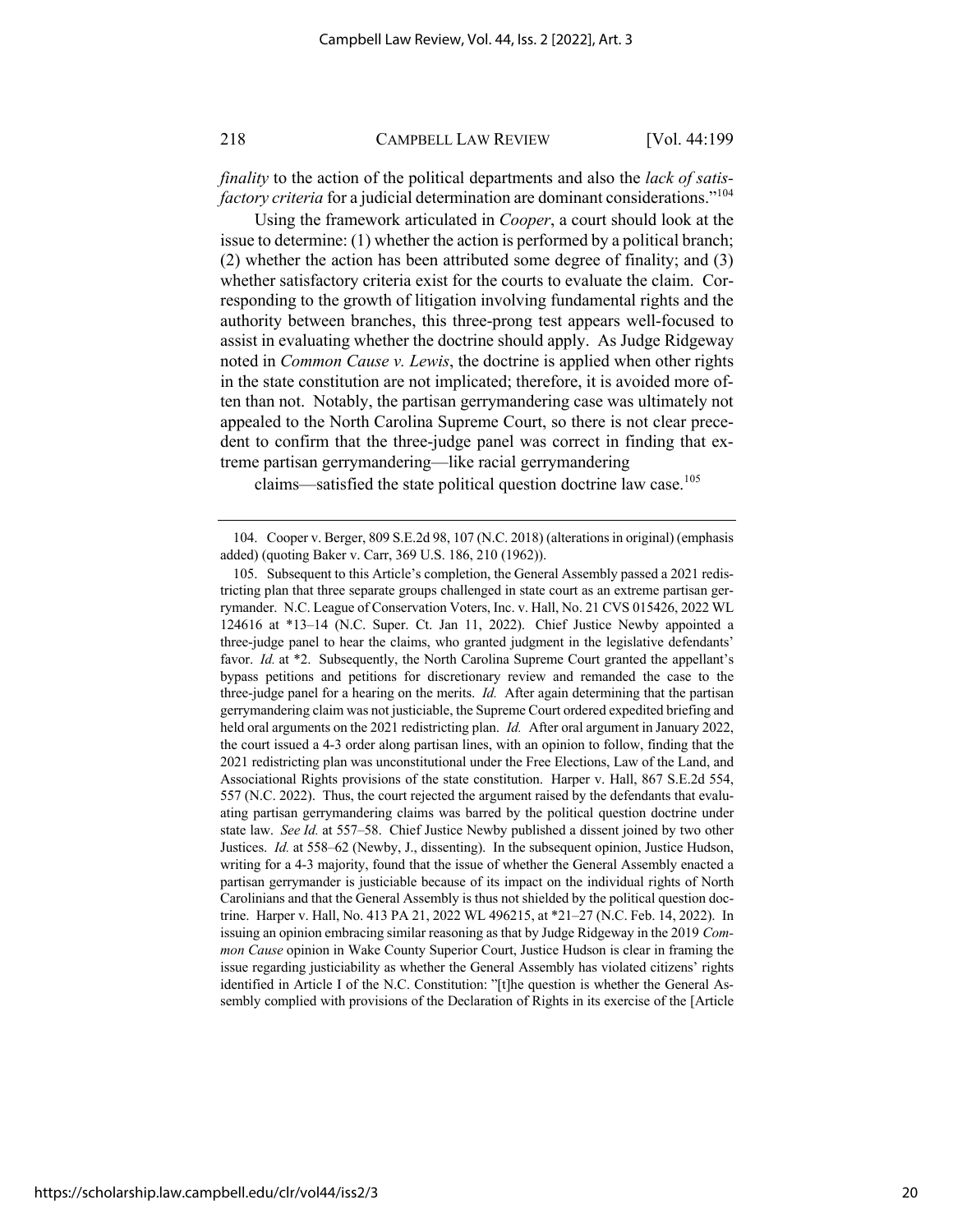Likewise, through the COVID-19 pandemic, a number of parties, including other statewide elected officials and business groups, litigated the decisions promulgated by Governor Cooper through his Executive Orders under the State Emergency Management Act. The courts did not provide any appellate treatment as to whether the political question doctrine applies—neither when another executive branch official challenges the governor's authority nor when private individuals bring suit. Rather, the supreme court, after hearing oral arguments in a case brought by the North Carolina Bowling Proprietors Association against the governor, determined that the matter was moot and remanded the case to Wake County Superior Court.<sup>106</sup>

The effect of mooting the case accomplished an effect similar to application of the political question doctrine. Namely, the plaintiffs' rights, if violated, were not remedied. Rather, the court demurred on determining whether the governor acted within the authority delegated to him under the Emergency Management Act.<sup>107</sup> By dismissing the case as moot, future emergency actions are not constrained by a precedent issued by the courts. At the same time, though, parties lack certainty as to whether such actions are justiciable. The court, however, avoided expending capital on temporary state actions, such as the interventions ordered pursuant to the Emergency Management Act. Thus, it is reasonable to assume that state and local governments may attempt to utilize the political question doctrine in an effort to address future claims regarding alleged statutory or constitutional violations.

In striving for manageable criteria, both *Cooper v. Berger* and *Common Cause v. Lewis* show that such criteria can take the form of legal precedent or mathematical data. In the context of evaluating these claims, namely whether an executive official's authority is unconstitutionally limited or whether a legislatively drawn map may deprive individuals of a meaningful vote, such criteria appear manageable, even if potentially time-consuming. In other matters, like education-funding cases such as the *Leandro* cases where the issue concerns how much to spend to be constitutionally compliant, it remains to be seen whether the court will agree that

II] apportionment power." *Id.* at \*26. Because that query is not one where the N.C. Constitution makes a demonstrable textual commitment to the General Assembly on the issue, the Court's majority found the matter, similar to other "modern redistricting precedents" to be justiciable." *Id.* at \*25. The court remanded to the trial court for further proceedings and to permit the parties to submit maps that would provide for a constitutional redistricting plan. *Id.* at \*50.

<sup>106.</sup> N.C. Bowling Proprietors Ass'n v. Cooper, 847 S.E.2d 745, 746 (N.C. 2020).

<sup>107</sup>*. See id. See generally* N.C. GEN. STAT. ANN. § 166A-19.10 (West 2012).